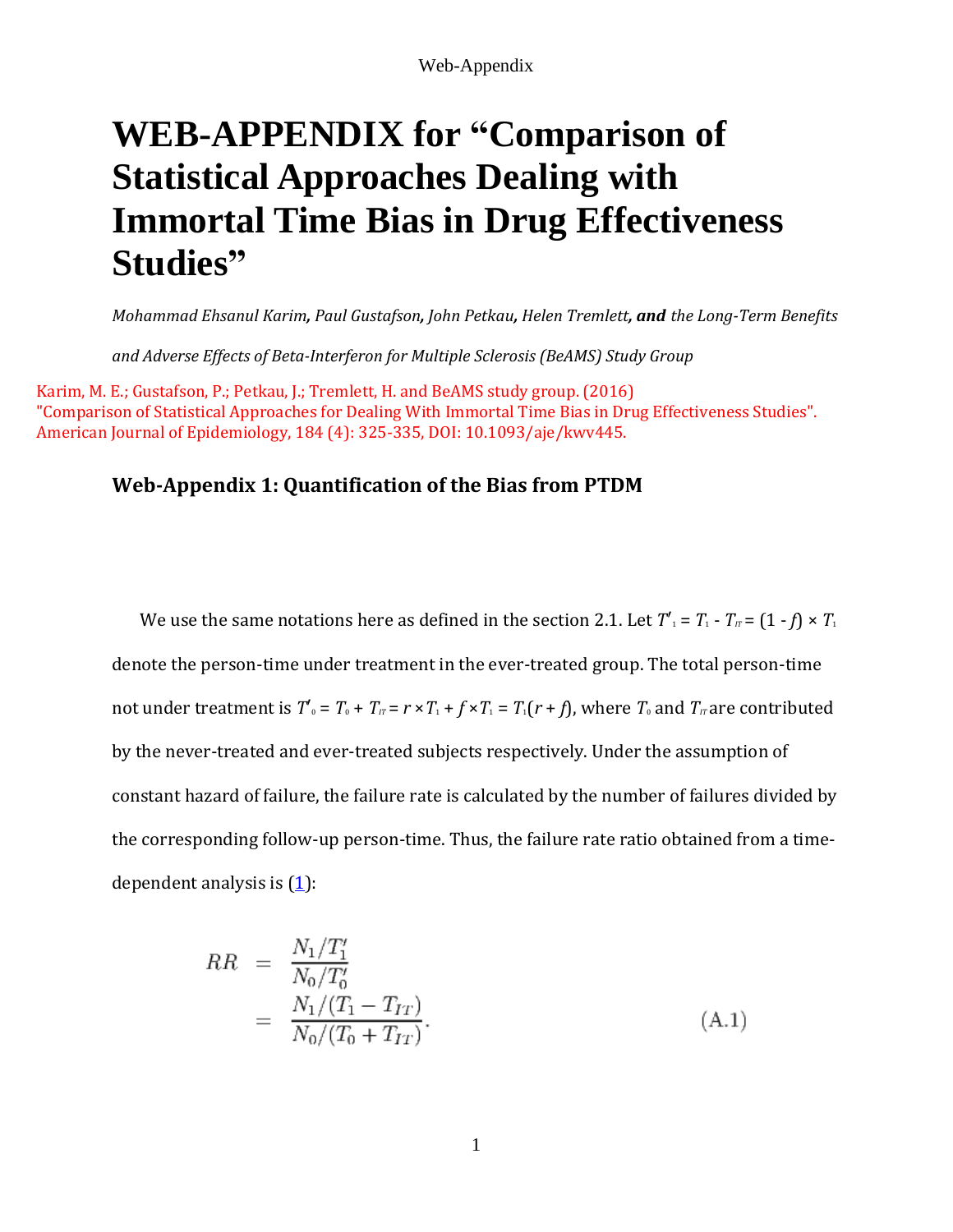For PTDM, after excluding the observed and assigned immortal times from both groups (see Web-Figure 1), the unexposed time under consideration is  $T'$ <sub>0</sub> =  $T_0$  -  $T'$ <sub>*IT*</sub> -  $T_x = T_0$  -  $q \times T_{IT}$  $-x \times T_1$  and the exposed time under consideration is  $T_1' = T_1 - T_T$ . The failure rate ratio from PTDM is calculated as

$$
RR''' = \frac{N_1/T_1'}{(N_0 - N_{IT}')/T_0''} = \frac{N_1/(T_1 - T_{IT})}{(N_0 - N_{IT}')/(T_0 - T_{IT}' - T_x)}
$$

Step 1: Randomly select a wait-period from the list of wait-periods

Step 2: Truncate the wait-period from the never-treated's follow-up time



**Web-Figure 1:** An illustration of prescription time-distribution matching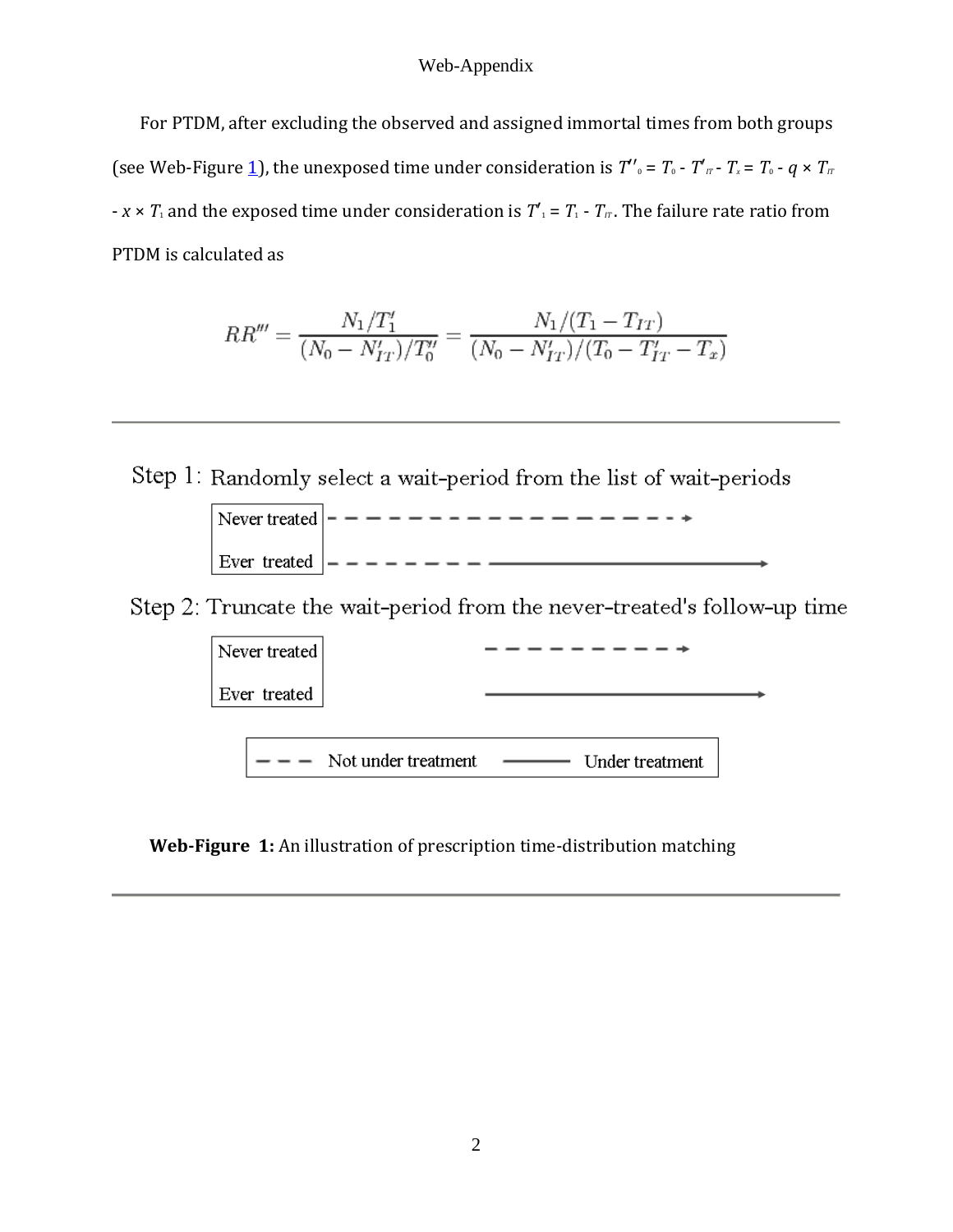Comparing *RR*′′′ with the correct rate ratio *RR* in equation (A.1) yields:

$$
\frac{RR'''}{RR} = \frac{\frac{N_1/(T_1 - T_{IT})}{(N_0 - N'_{IT})/(T_0 - T'_{IT} - T_x)}}{\frac{N_1/(T_1 - T_{IT})}{N_0/(T_0 + T_{IT})}} \\
= \frac{(N_0 - N'_{IT})}{T_0 - T'_{IT}} \frac{T_0 - T'_{IT} - T_x}{T_0 + T_{IT}} \\
= \frac{(N_0 - N'_{IT})}{N_0 - N'_{IT}} \frac{T_0 - q \times T_{IT} - x \times T_1}{T_0 + T_{IT}} \\
= \frac{N_0}{N_0 - N'_{IT}} \frac{r - q \times f - x}{r + f}
$$
\n(A.2)

We see that *RR*′′′*∕RR* can be expressed as a function of *r*, *f*, *x* and *q*.

The equation  $(A.2)$  and Figure 1 show the general pattern of bias and allow general statements about the PTDM approach. A stochastic evaluation of the PTDM approach is provided in Web-Appendix  $\underline{3}$ . To take into account additional specific details of a more realistic epidemiological setting, such as censoring, different rates of failures, covariates under consideration, etc, we carry out simulation studies.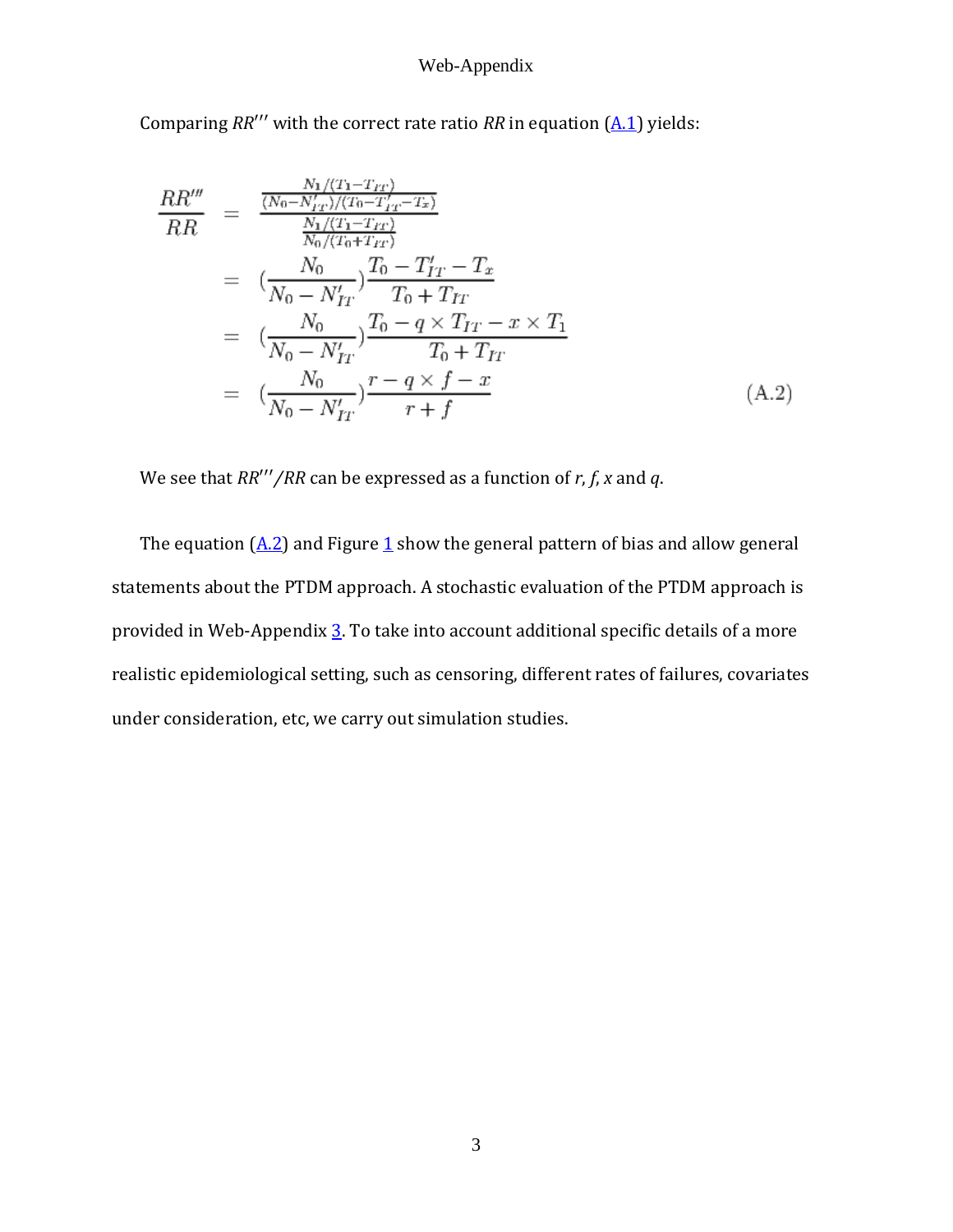# **Web-Appendix 2: Bias due to Incorrect Handling of Immortal Time**

For the sake of simplicity, many researchers often improperly define the treatment exposure. For example, it is popularly assumed that the subjects are on treatment immediately after joining a study cohort, when in reality, there may be a delay period to initiate treatment for some of the subjects. Not properly accounting for the delay period creates an immortal time bias.

# **2.1 Misclassifying Immortal Time**

Misclassifying the observed immortal time  $T<sub>IT</sub>$  as treated time leads to the failure rate of *N*<sub>1</sub>/*T*<sub>1</sub> for the ever-treated subjects, and the failure rate ratio,

$$
RR' = \frac{N_1/T_1}{N_0/T_0}.
$$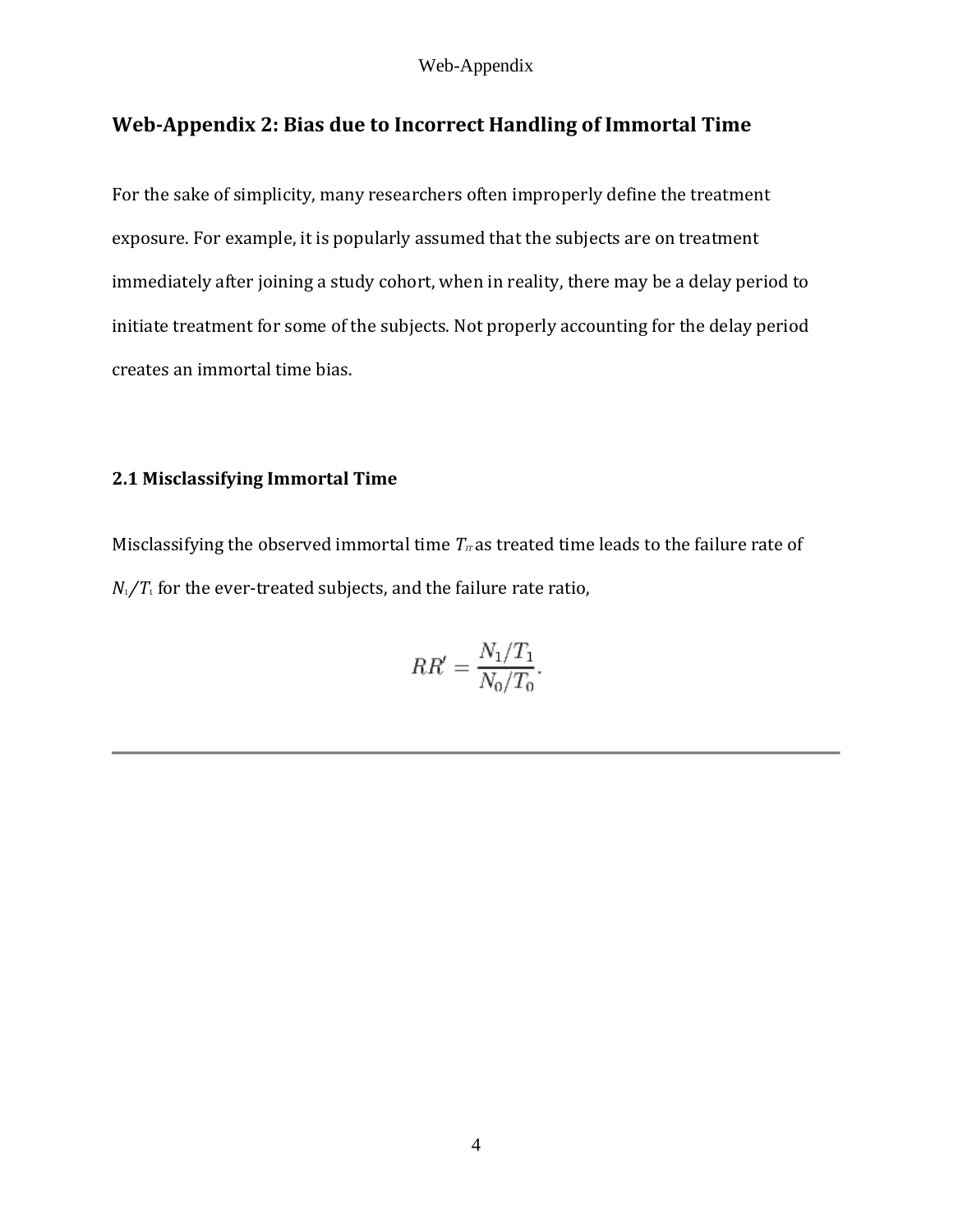

**Web-Figure 2:** Risk ratios of PTDM (*RR*′) method compared to *RR* of a timedependent analysis as a function of the fraction of immortal time *f* and for various ratios *r*. The bias is the deviation of *RR*′*∕RR* from the null value 1.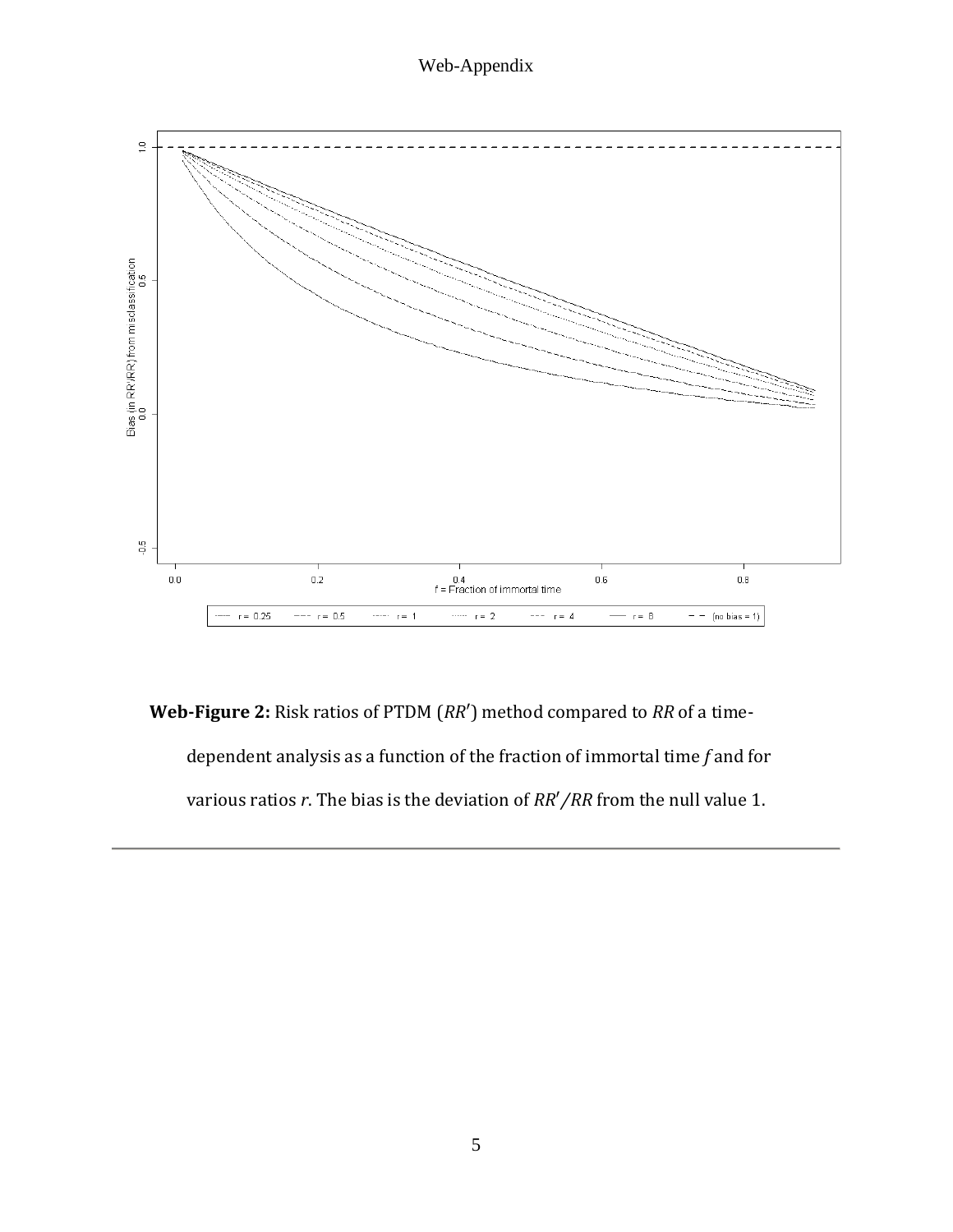Comparing *RR*′ with the correct rate ratio *RR* yields (2) (*r* and *f* are defined in Web-Appendix  $\underline{1}$ :

$$
\frac{RR'}{RR} = \frac{\frac{N_1/T_1}{N_0/T_0}}{\frac{N_1/(T_1 - T_{IT})}{N_0/(T_0 + T_{IT})}}
$$
\n
$$
= (1 - f) \times \frac{r}{(r + f)}.
$$
\n(B.1)

Under the assumption of constant hazard, this approach, therefore, always underestimates the correct failure rate ratio, thus overestimating (inflating) the treatment effect; see Web-Figure 2. We can see a larger downward bias (in *RR*′*∕RR*) for increasing values of *f*, the fraction of the immortal person-time in the ever-treated subjects. For different ratios  $r = T_0/T_1$  ( $r = 0.25$ , 0.5, 1, 2, 4, 8), the pattern of  $RR'/RR$  looks similar. The higher values of *r* yield slightly less bias (in *RR*′*∕RR*).

### **2.2 Excluding Immortal Time**

Exclusion of the immortal time yields the failure rate under treatment of  $N_1/T_1$ , and the failure rate ratio

$$
RR'' = \frac{N_1/T_1'}{N_0/T_0}.
$$

Comparing *RR*′′ to the correct rate ratio *RR* yields (2):

$$
\frac{RR''}{RR} = \frac{(N_1/T_1')/(N_0/T_0)}{(N_1/T_1')/(N_0/T_0')}
$$
\n
$$
= \frac{r}{r+f}
$$
\n(B.2)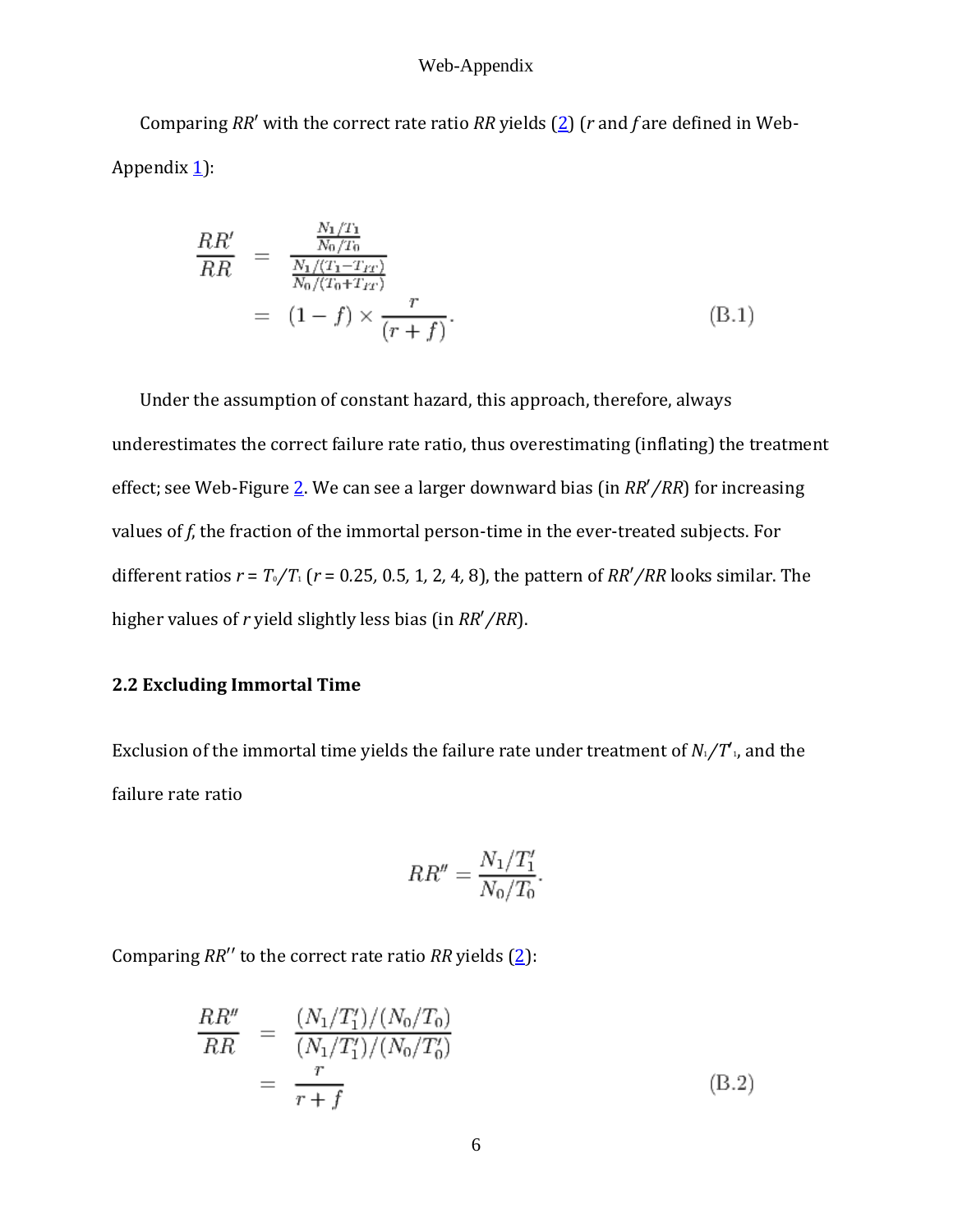

**Web-Figure 3:** Risk ratios of PTDM (*RR*′′) method compared to *RR* of a timedependent analysis as a function of the fraction of immortal time *f* and for various ratios *r*. The bias is the deviation of *RR*′′*∕RR* from the null value 1.

As in the previous situation, this approach, therefore, always underestimates the correct failure rate ratio, overestimating the effect of treatment; see Web-Figure 3. This also shows a downward bias (in *RR*′′*∕RR*) for increasing values of *f*, the fraction of the immortal person-time in the ever-treated subjects. However, the bias (in *RR*′′*∕RR*) is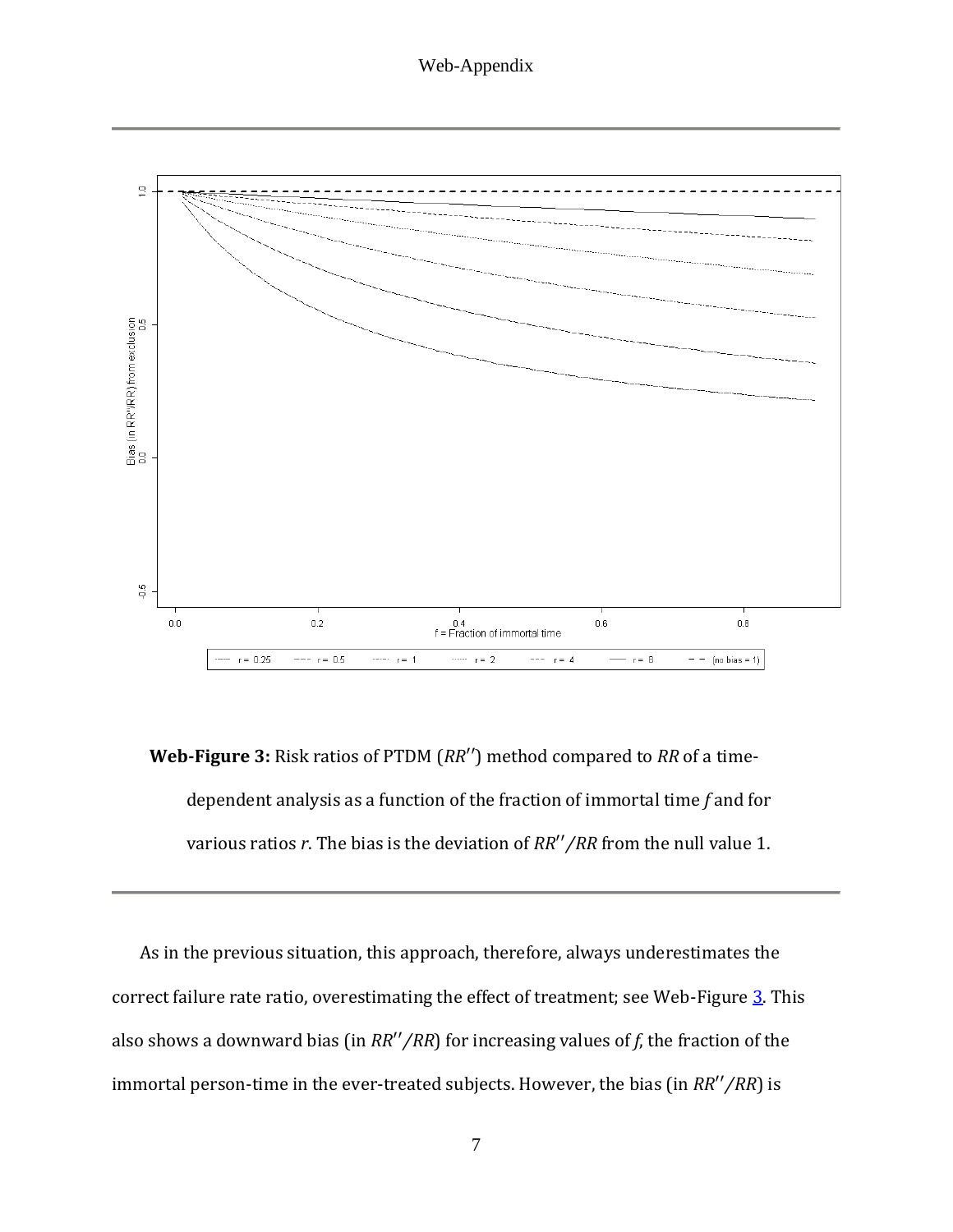significantly reduced for the higher values of *r*, the ratio of the person-times in the nevertreated and ever-treated subjects. If the ever-treated cohort is much smaller than the never-treated cohort, the bias from this approach may be negligible, even for large fractions of immortal time *f*. Therefore, use of this approach may be reasonable in some settings  $(3)$ .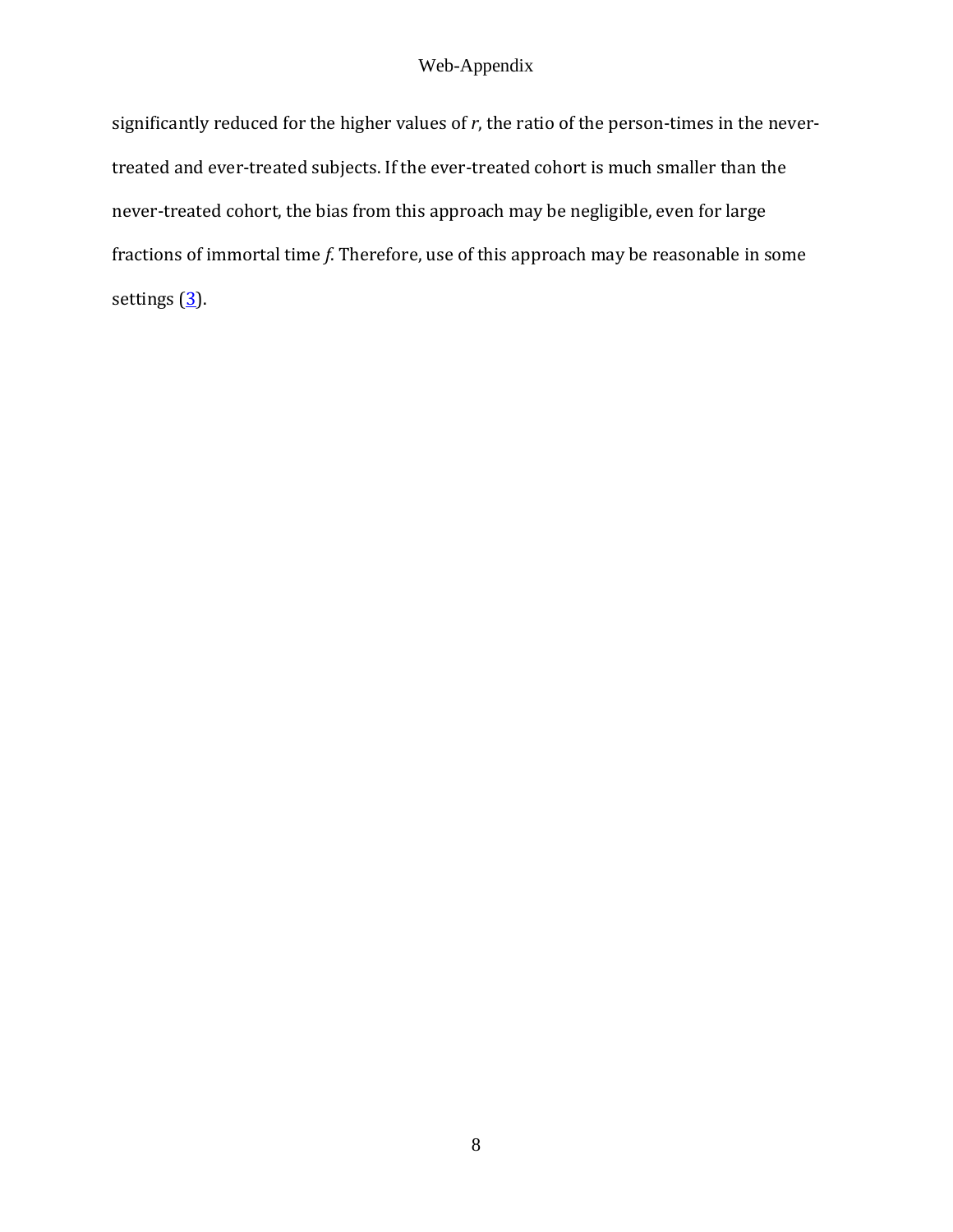# **Web-Appendix 3: Quantification of the Bias from PTDM under Simple Distributional Assumptions**

Let *S* be the time from cohort entry to the treatment initiation, *T* be the time from cohort entry to the study outcome if untreated, and *W* be the time from treatment initiation to the study outcome.

For simplicity, let (*S,T,W*) be mutually independent, each with exponential distributions, with hazard rates *γ*, *λ* and *η* respectively. The time from treatment initiation to study outcome for a subject in the treatment group would correspond to a realization from *W*|*S < T*. Under the independence assumption, *W*|*S < T* is exponentially distributed with hazard *η*. Note that, (*S,T,W*) are defined as potential outcomes (or counterfactuals or latent variables), and we only observe some functions of these variables.

To describe a subject belonging to the control group, consider two independent copies of the potential outcomes  $(S,T,W)$ :  $(S_1,T_1,W_1)$  for the subject from the control group and  $(S_2, T_2, W_2)$  for the treated subject with whom the control subject was matched. In the PTDM setting, an untreated subject belongs to the control group if the following conditions are met: the untreated subject does not initiate treatment before he reaches the outcome  $T_1$  <  $S_1$ ), the matched treated subject initiates treatment before his outcome is observed  $(S_2 < T_2)$ , and the untreated subject develops his outcome after his matched treated subject initiates treatment  $(S_2 < T_1)$ . Thus, the time from treatment initiation to study outcome for a control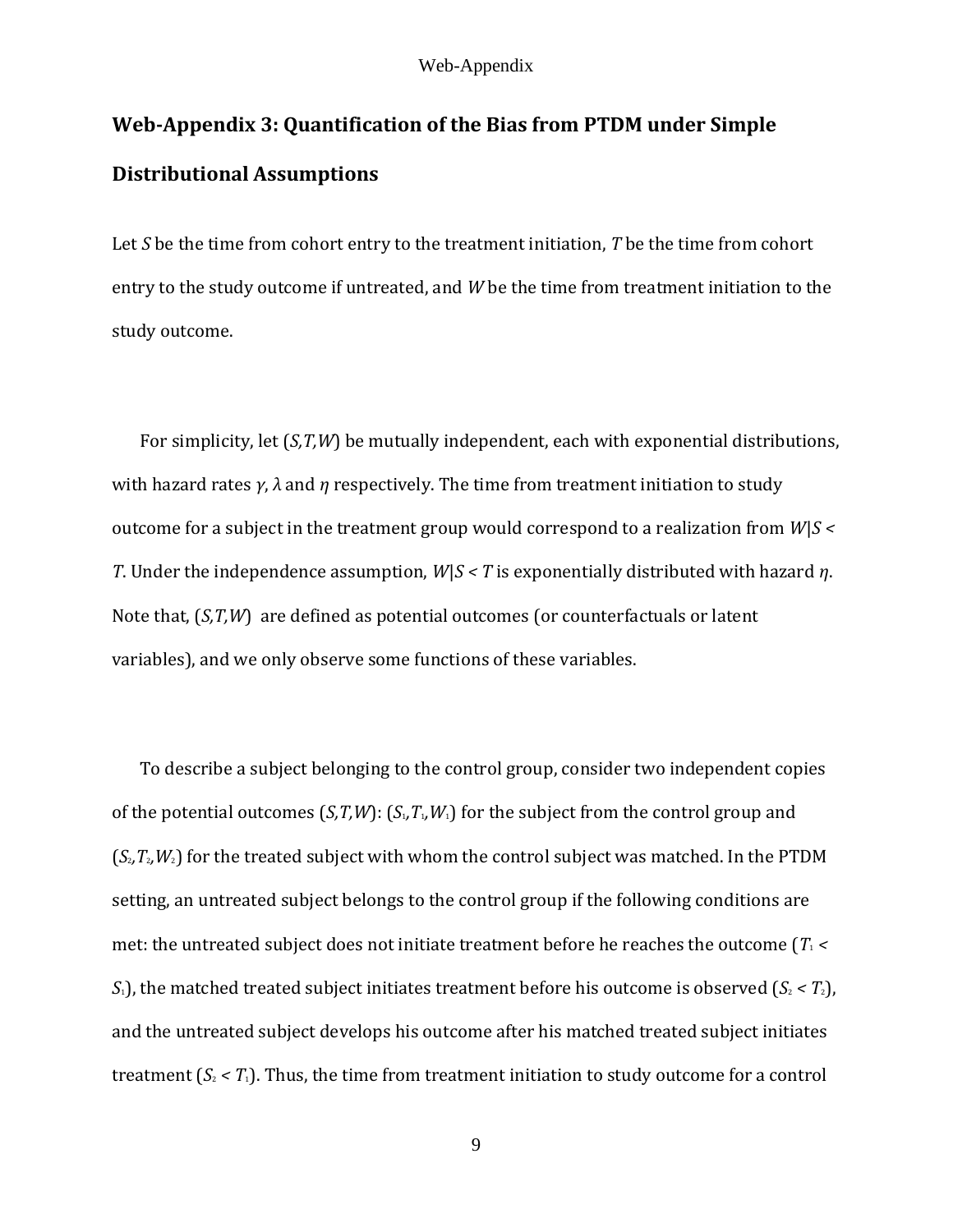subject is a realization of  $T_1$  -  $S_2 | T_1 < S_1, S_2 < T_2, S_2 < T_1$ .

Now, for *z >* 0, we have

$$
Pr(T_1 - S_2 > z | T_1 < S_1, S_2 < T_2)
$$
\n
$$
= \int_0^\infty \left( \int_{s_2 + z}^\infty (\gamma + \lambda) \exp\left[ -(\gamma + \lambda)t_1 \right] dt_1 \right) (\gamma + \lambda) \exp\left[ -(\gamma + \lambda)s_2 \right] ds_2
$$
\n
$$
= (\gamma + \lambda) \int_0^\infty \exp\left[ - (s_2 + z)(\gamma + \lambda) \right] \exp\left[ -s_2(\gamma + \lambda) \right] ds_2
$$
\n
$$
= \exp\left[ -(\gamma + \lambda)z \right] / 2
$$

In this probability calculation, we used the fact that for any two independent exponential random variables, the distribution of one given it is smaller than the other is also exponential, with hazard being the sum of the two individual hazards, i.e.,  $T_1|T_1 < S_1$  ~ exponential( $\gamma + \lambda$ ) and  $S_2 | S_2 < T_2 \sim$  exponential( $\gamma + \lambda$ ).

Then we obtain:

$$
Pr(T_1 - S_2 > z | T_1 < S_1, S_2 < T_2, S_2 < T_1)
$$
\n
$$
= \frac{Pr(T_1 - S_2 > z, T_1 < S_1, S_2 < T_2)}{Pr(T_1 < S_1, S_2 < T_2, S_2 < T_1)}
$$
\n
$$
= \frac{Pr(T_1 - S_2 > z | T_1 < S_1, S_2 < T_2)}{Pr(S_2 < T_1 | T_1 < S_1, S_2 < T_2)}
$$
\n
$$
\propto \exp[-(\gamma + \lambda)z],
$$

where the last step follows from the earlier calculation. We see that  $T_1$  - $S_2 | T_1 < S_1, S_2 < T_2, S_2$  $\langle T_1 \rangle$  *< T*<sub>1</sub> is exponentially distributed with hazard  $(\lambda + \gamma)$ .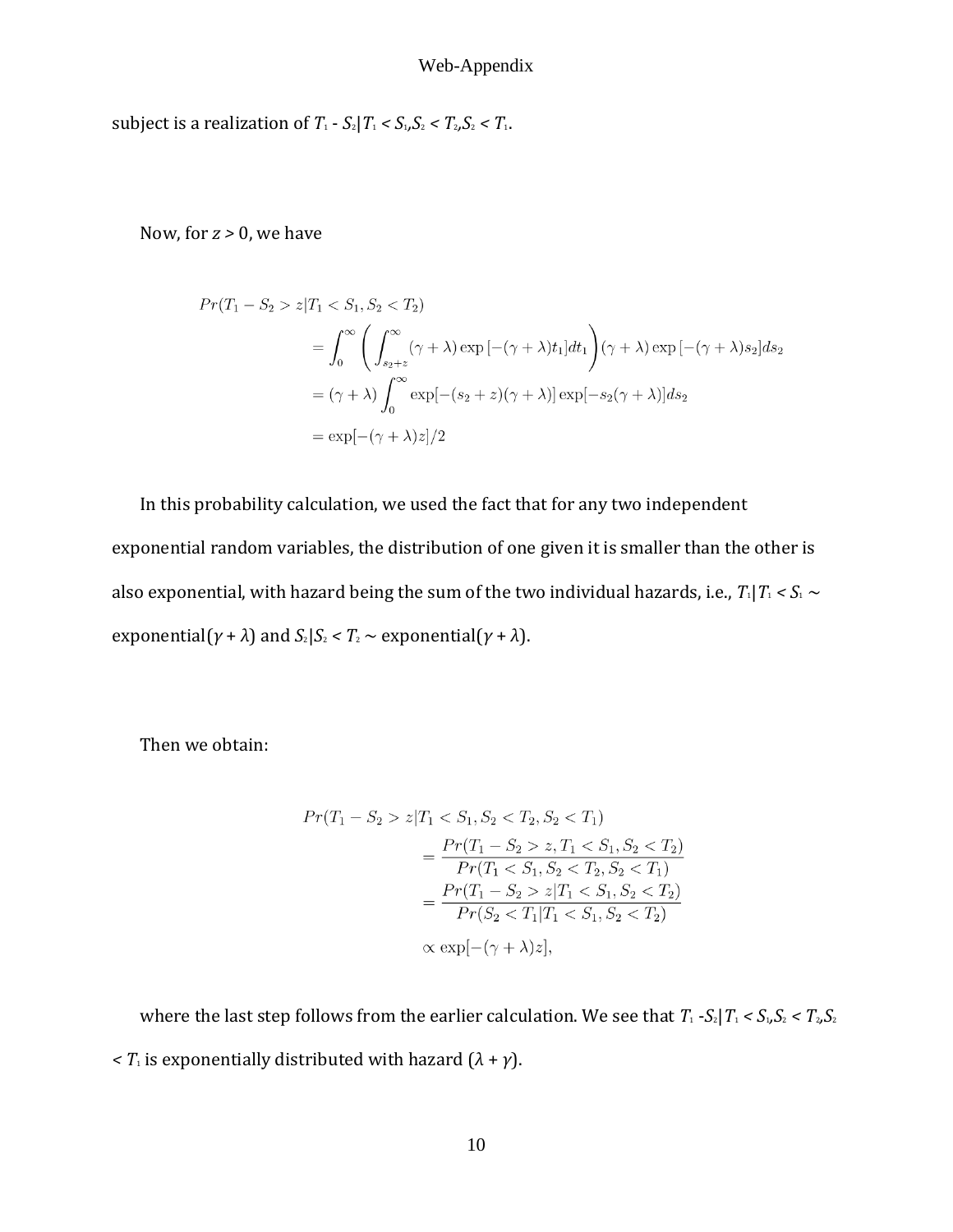Based on our assumptions, when a subject initiates treatment, the hazard for the outcome changes from *λ* to *η*. Then *η∕λ* is the hazard ratio parameter of interest. But the above calculation shows that we will be mistakenly targeting *η∕*(*γ* + *λ*) if we use PTDM approach. Therefore, the PTDM approach is shown to be biased in the framework under consideration.

As the PTDM approach estimates a lower hazard ratio, the direction of the bias should be negative. This phenomenon is observed in all our simulations (see Tables  $1-\underline{6}$  and  $\underline{8}$ ). For example, let  $\lambda$  = .01 (mimicking the rare event condition in our simulation) and  $\gamma$  = 1/15 (mean initiation time of 15 months) yields a predicted bias in the log-HR of - log[(*λ* + *γ*)*∕λ*] = -2.04. Similarly, for the more frequent event condition (*λ* = *.*10), the predicted bias is = - 0.51. Our simulation studies also take into account of additional covariates and censoring, which are not accounted for in this simplistic calculation, but those results indicate that the large bias of the PTDM approach seen in Tables  $1$  and  $4$  (-1.411 and -0.522 respectively) should not be surprising.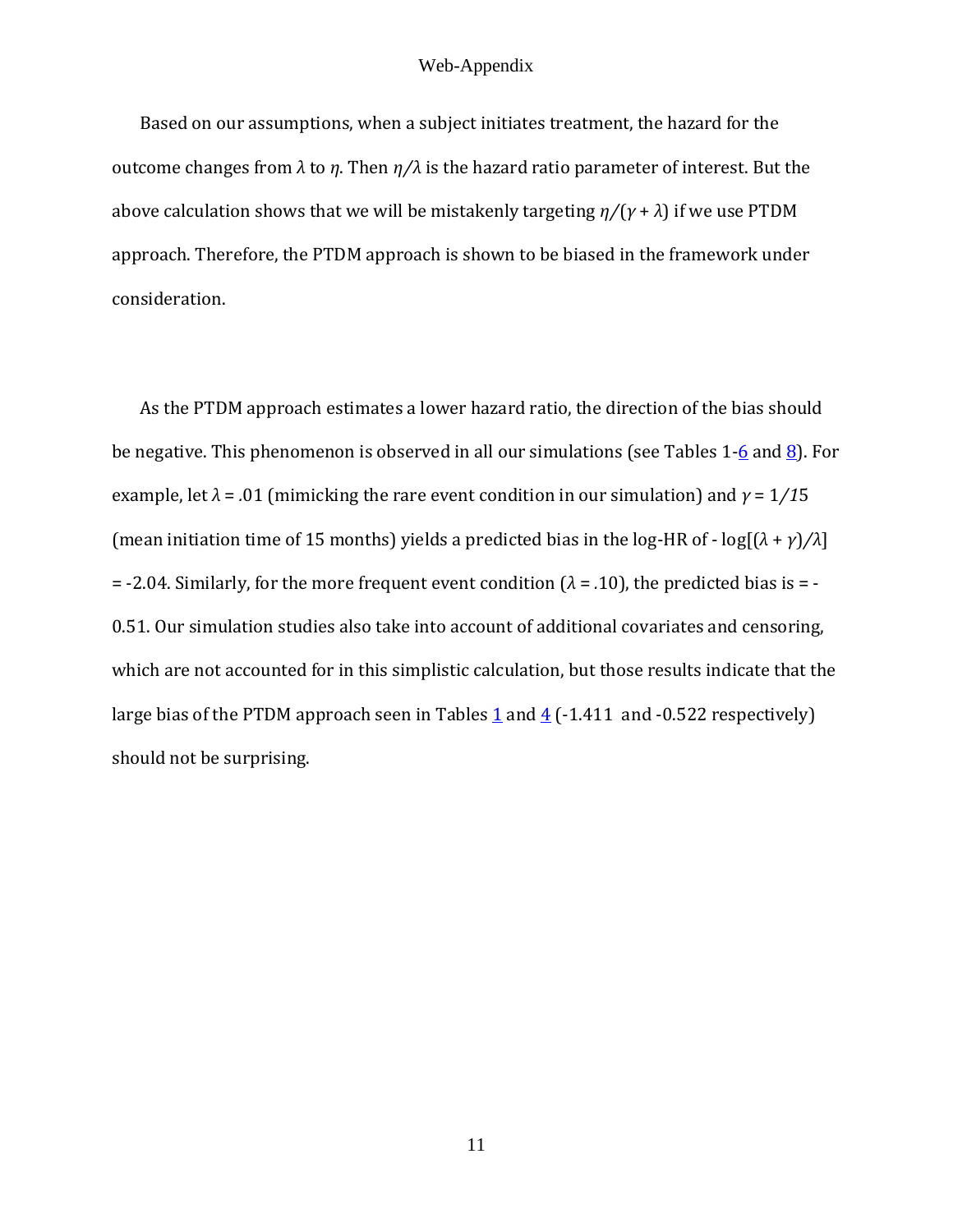# **Web-Appendix 4: Implementing the Sequential Cox Approach**



## **4.1 Constructing a mini-trial**

**Web-Figure 4:** An illustration of the sequential Cox approach

To illustrate the method, consider Web-Figure  $\frac{4}{3}$ , where the follow-up times for 11 subjects are outlined. Patient 1 was not under treatment when entering the study. This individual started taking the treatment in the *m* = 4th month and was censored during the 5th month. Similarly subject 5, who was never under treatment was censored during the 6th month. Now, suppose we want to create the mimicked trial considering the 4th month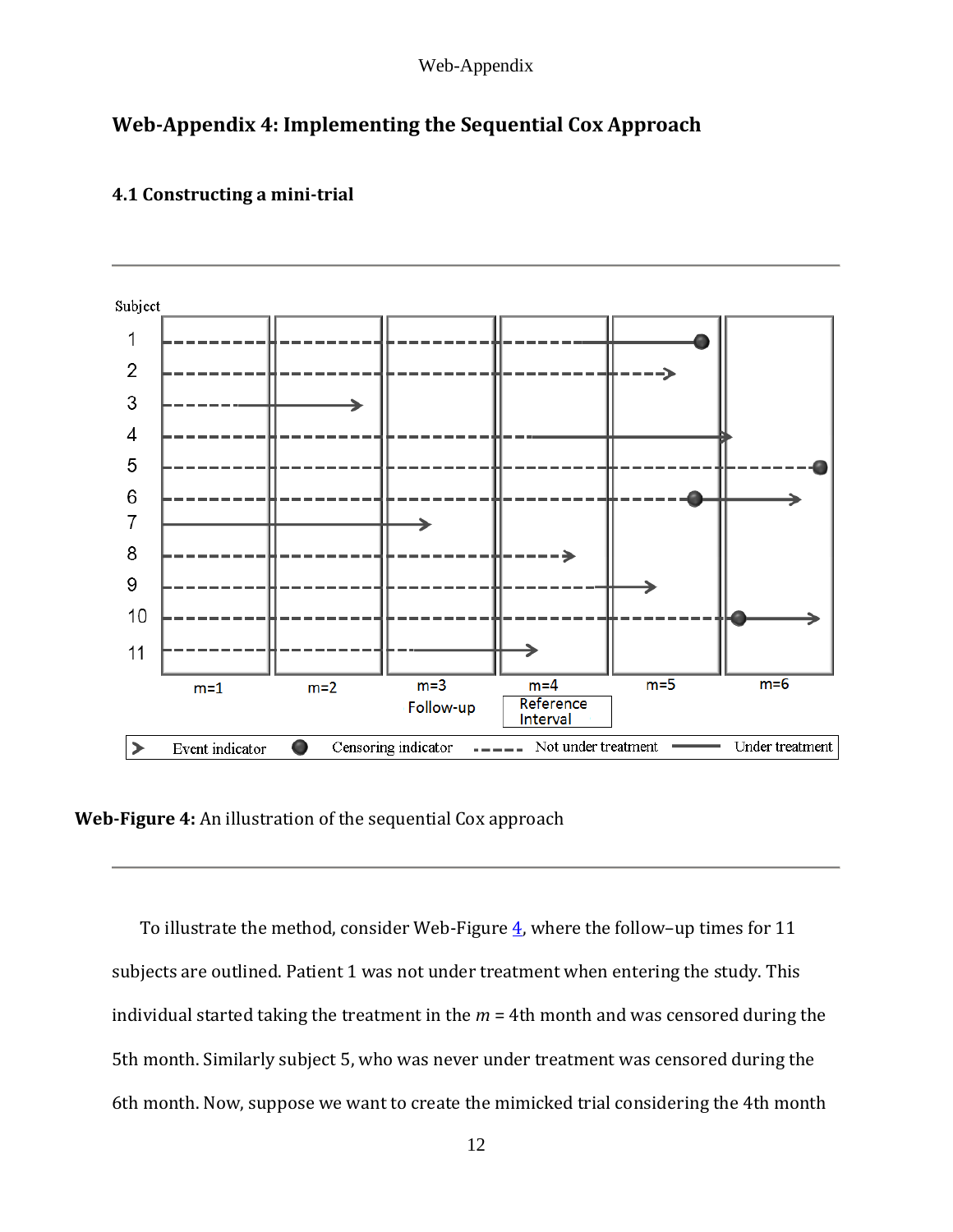as the reference interval. We eliminate the subjects who received treatment before the 4th month, i.e., the 3rd, 7th and 11th subjects will be discarded. The subjects who started treatment after the 4th month are censored at the time of treatment start i.e., the 6th and 10th subjects are censored at the 5th and 6th months respectively. Under the assumption that treatment status remains the same for the entire month, subjects 1, 4 and 9 will be considered the treated group and subjects 2, 5, 6, 8 and 10 will be considered the control group, for the mimicked trial starting at the beginning of 4th month. In this mimicked trial, a subject is either on treatment or off treatment during the entire follow-up.

### **4.2 Constructing pseudo-data**

Similarly, we can identify the subjects for the treatment and control groups in the mimicked mini-trials starting at the beginning of other months. This yields multiple mimicked mini-trials, one for each of the time intervals (say, months) of treatment start. The intervals in which no subject initiates treatment do not have a corresponding mimicked mini-trial. Combining all these mimicked mini-trials (corresponding to all months of treatment start), we obtain the pseudo-data.

### **4.3 Implementation details**

The treatment effect is estimated by fitting a stratified Cox model on the combined data of all mini-trials (pseudo-data), stratified by the treatment initiation time. Unlike the original implementation of the sequential Cox approach, we did not consider any time-dependent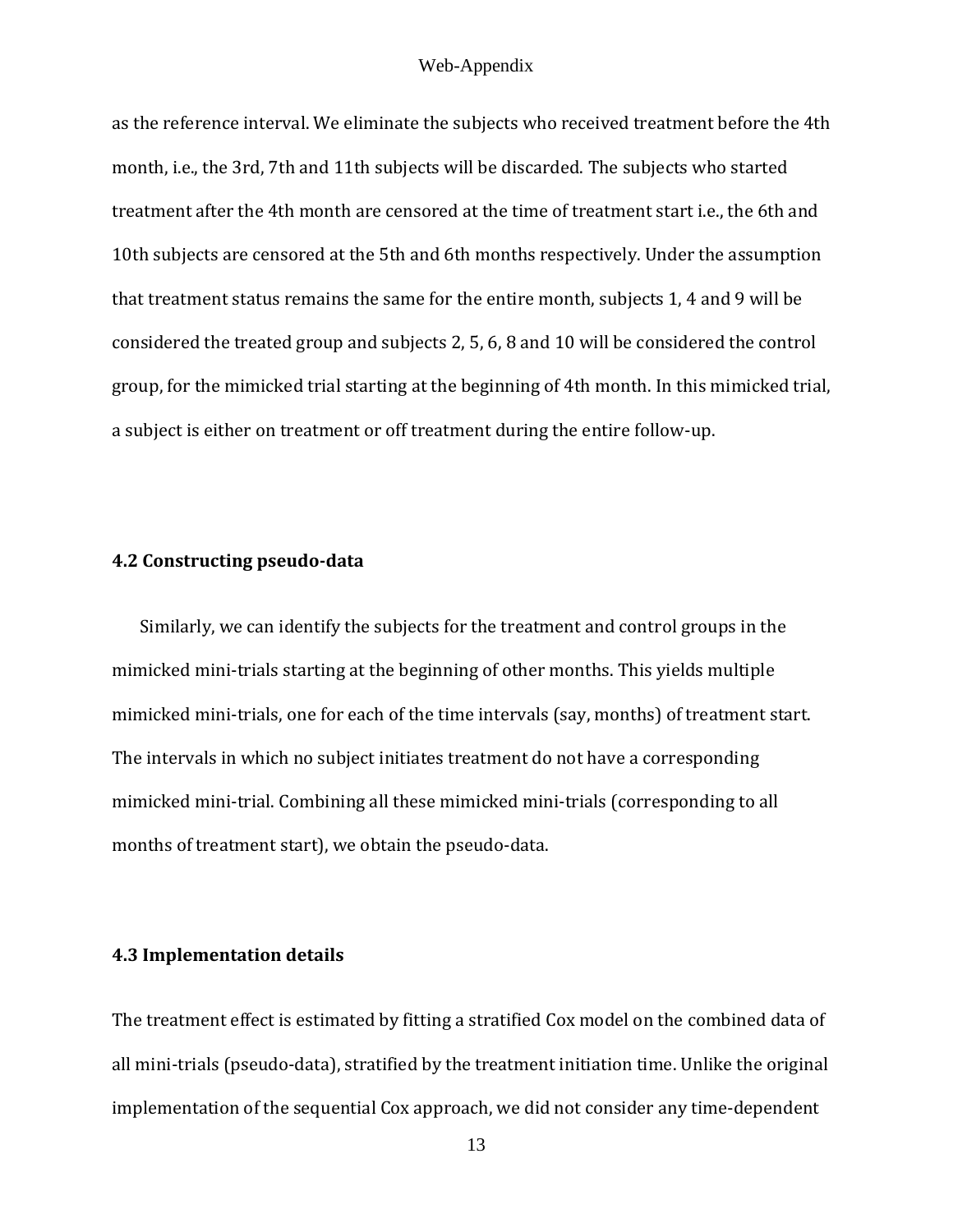covariates or confounders in our data analyses or simulations. Therefore, we fit the stratified Cox model, adjusting for only the baseline confounders.

# **4.4 Implementing in R**

The coxph function in the survival package is used to fit the Cox model. In the coxph function, the option strata is set to fit a stratified Cox model for the sequential Cox approach. Also, the options such as cluster and robust = TRUE are set to obtain the robust (sandwich) variance estimate. Aalen's additive regression model is fitted using the aalen function in the timereg package to estimate the IPCWs. The data can be coded in either wide or long form (i.e., time-dependent or counting process formulation of the Cox model).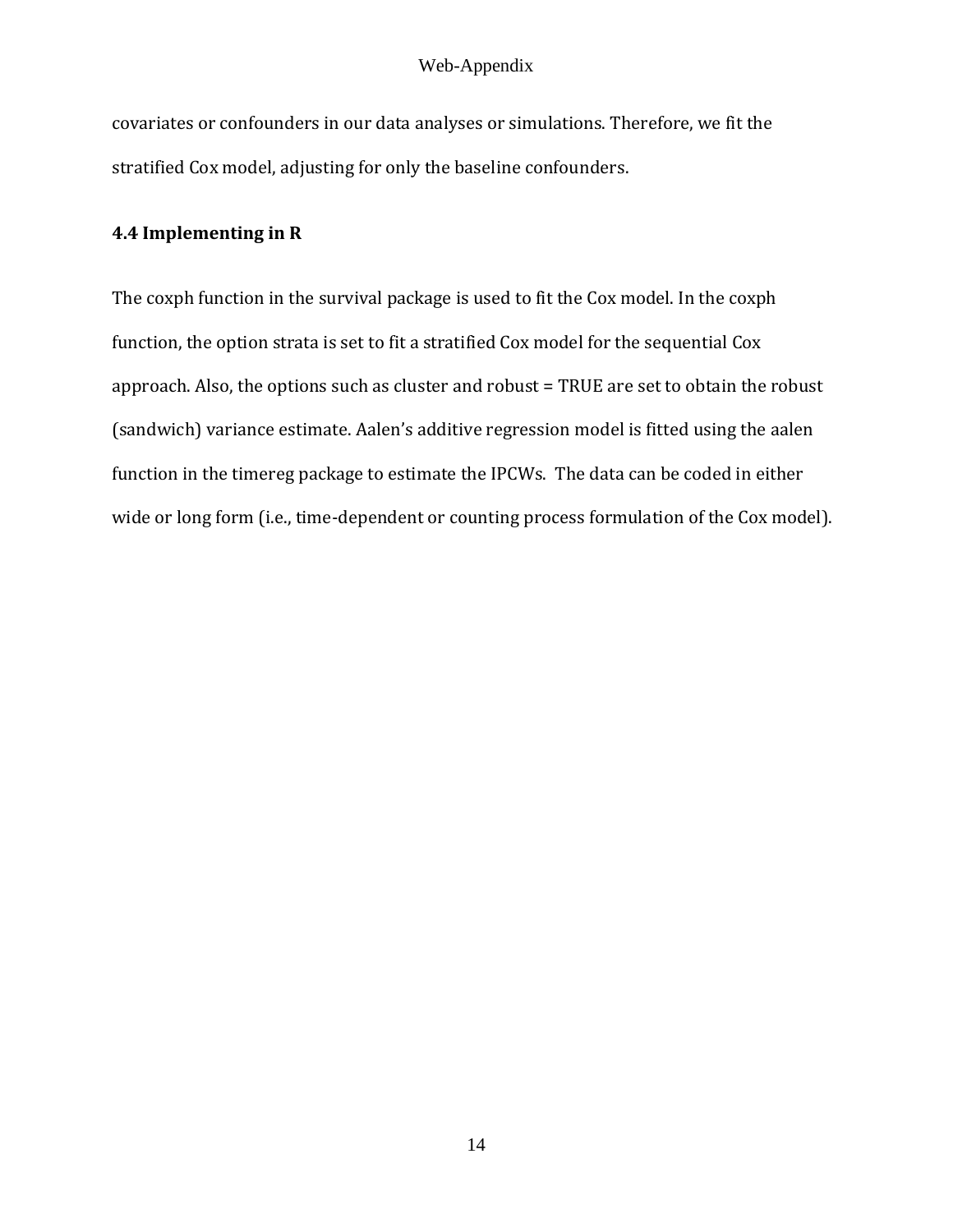# **Web-Appendix 5: Survival Data Simulation via a Permutation Algorithm**

In this algorithm, a permutation probability law based on the Cox model partial likelihood  $(4)$  is used as a basis for performing matching as follows. If a subject with a given set of covariates remains at risk until interval *m*, then the probability of that subject reaching the outcome at interval *m* is proportional to the subject's current hazard. This algorithm simulates survival data following specified distributions of survival time conditional on any number of fixed or time-dependent covariates. This algorithm has been validated for generating survival times conditional on time-dependent treatment  $(5)$  as well as being used in several other studies dealing with generating survival data with time-dependent covariates (see for example  $(1, 6, 7, 8, 9)$ ).

The algorithm has following steps:

- 1. For each subject  $i = 1, 2, \ldots, n$ , we generate the survival time  $T_i$  using a specified distribution.
- 2. For each subject *i*, we generate the censoring time  $T_f$  using a specified distribution.
- 3. We find the observed survival time  $T_i = min(T_i, T_i)$  and the binary censoring indicator  $C_i = I(T_i \geq T_f) = 1$  if censored and 0 otherwise.
- 4. Repeat steps 1-3 *n* times and sort survival status tuples  $(T_i, C_i)$  with respect to  $T_i$  in increasing order.
- 5. We generate *n* covariate matrices  $X_i = (A_{im}L_{in}L_{in})$  with dimensions  $(m \times p)$ , where the  $m = 0, 1, \ldots, K$  rows correspond to the different time intervals or visits when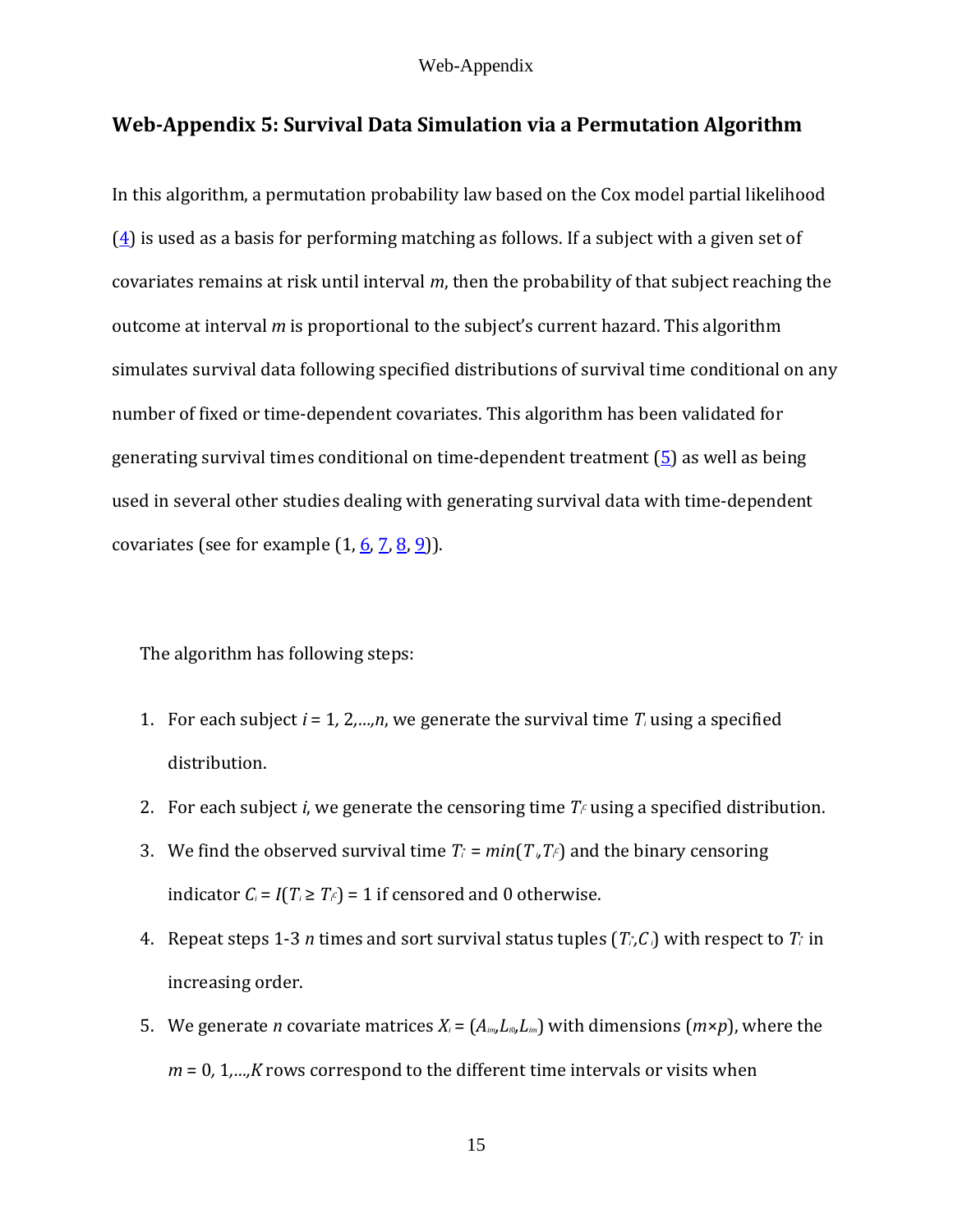measurements are taken and the *p* columns correspond to the predictor variables, including treatment  $(A_m)$ , time-fixed and/or time-varying covariates  $(L_0 \text{ and/or } L_m)$ . For subject *i*, *Xim*, the *m*-th row of *Xi*, is a vector of variable values at time *m*.

6. According to the ordered  $T_t$  listed in step 3, we begin assigning the survival status tuple  $(T_i, C_i)$  to covariate values from  $X_m$  as follows. At time  $T_i$ , variable values (treatment and covariate) are sampled with probabilities *pim* defined below based on the Cox model's partial likelihood:

$$
p_{im} = \begin{cases} \frac{\exp(\psi X_{im})}{\sum_{j \in r_i} \exp(\psi X_{jm})}, & \text{if } C_i = 0\\ \frac{1}{\sum_{j \in r_i} I(j \in r_i)}, & \text{if } C_i = 1, \end{cases}
$$

where  $\psi$  is the vector of log-HRs for the corresponding variables and  $I(i \in r_i)$ indicates whether a subject is within a given riskset  $r_i$  for time  $T_i$ .

7. The subject *i* with the covariate values  $X_{im}$  is assigned the observed time  $T_i$ . The selected *Xim* is removed from further calculation.

The permutation algorithm is implemented in the PermAlgo package in R  $(10)$ .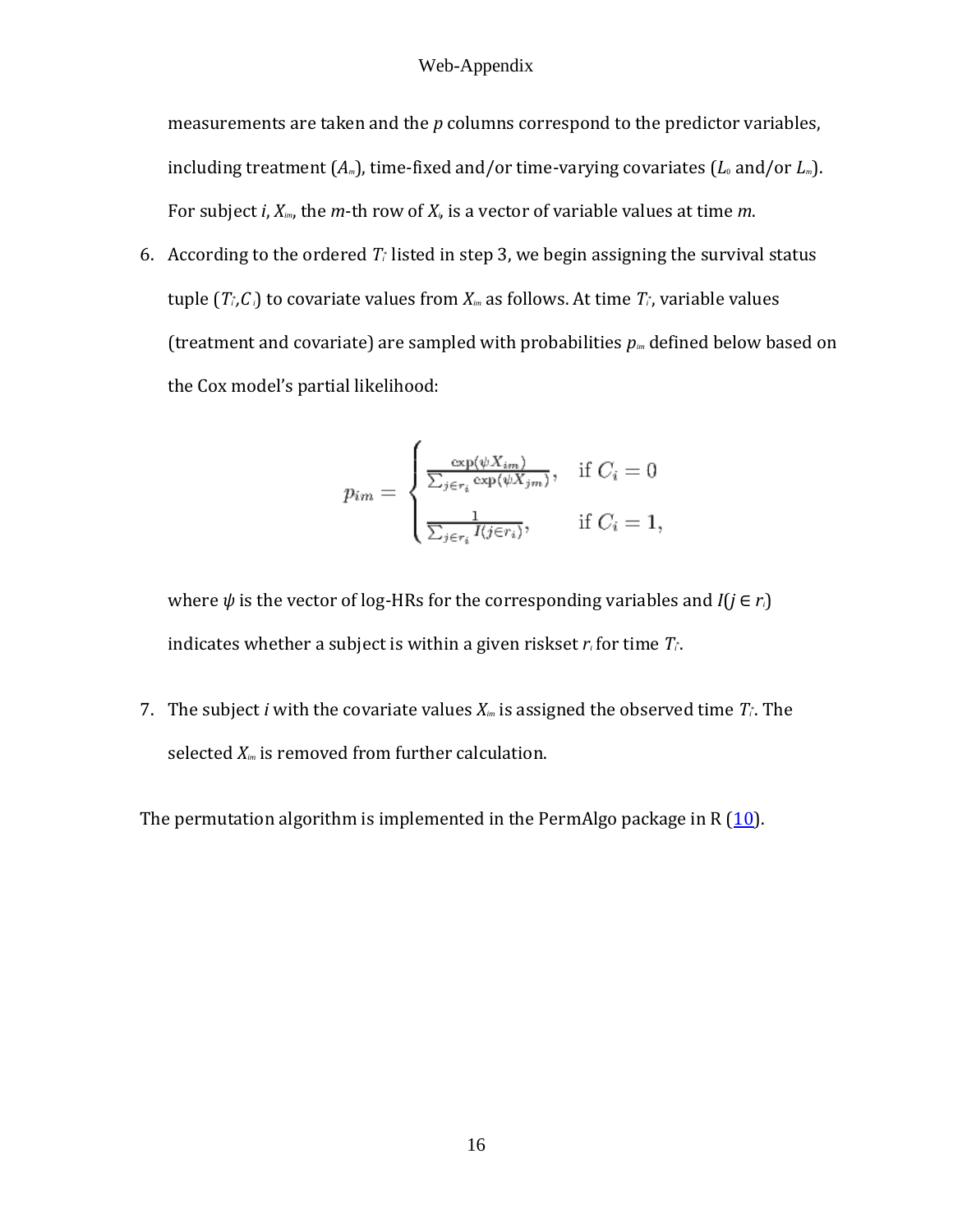# **Additional Simulation Results**

**Web-Table 1:** Comparison of the analytical approaches to adjust for immortal time bias from simulation - I (one baseline covariate and time-dependent treatment exposure) of 1*,* 000 datasets, each containing 2*,* 000 subjects followed for up to 30 time-intervals. Event times were generated from a gamma distribution with parameters 1*∕*0*.*01 and 0*.*4 (Simulation - V).

| Approach§                   | Bias $(\widehat{\psi_1})$ | $SD(\widehat{\psi_1})$ | $s\widehat{e(\psi_1)}$ | CP    | $MSE(\widehat{\psi_1})$ |
|-----------------------------|---------------------------|------------------------|------------------------|-------|-------------------------|
| TD-Cox                      | $-0.001$                  | 0.085                  | 0.083                  | 0.942 | 0.007                   |
| Included IT                 | $-2.350$                  | 0.075                  | 0.073                  | 0.000 | 5.53                    |
| Excluded IT                 | $-1.631$                  | 0.070                  | 0.067                  | 0.000 | 2.665                   |
| <b>PTDM</b>                 | $-1.305$                  | 0.097                  | 0.096                  | 0.000 | 1.711                   |
| Sequential Cox <sup>†</sup> | $-0.014$                  | 0.109                  | 0.105                  | 0.936 | 0.012                   |

TD-Cox, Cox proportional hazards model with time-dependent exposure; PTDM, Prescription time distribution matching; IT, Immortal time.

§ When estimating the treatment effect, the baseline covariate  $L_0$  is included in all the models under consideration.

† In the sequential Cox approach, the corresponding IPCW model is fitted using Aalen's

additive regression model adjusting for  $A_{t_m}$  and  $L_\circ$  to predict future censoring status.

‡ Robust (sandwich) estimate is used to obtain the SE.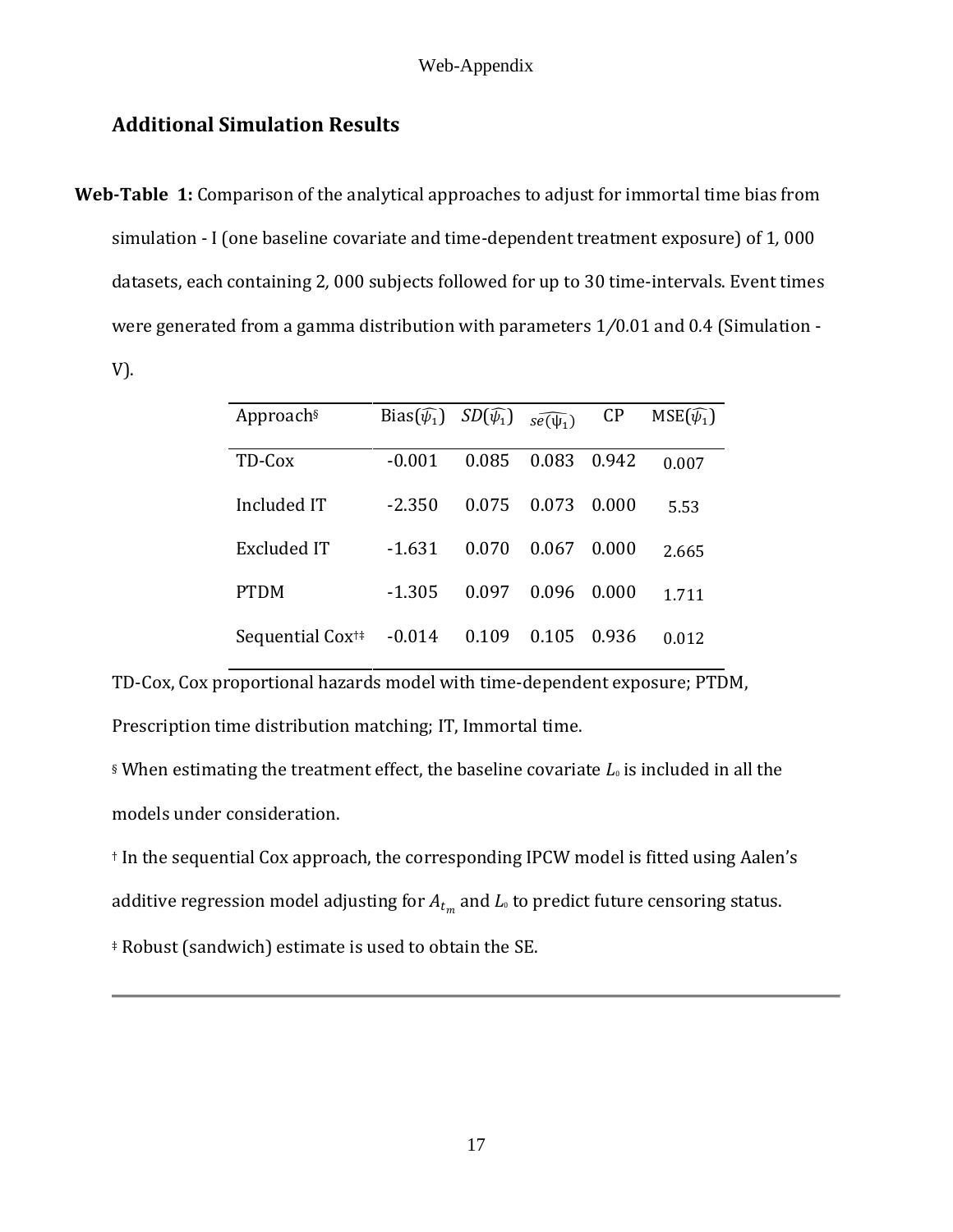**Web-Table 2:** Comparison of the analytical approaches to adjust for immortal time bias from simulation - I (one baseline covariate and time-dependent treatment exposure) of 1*,* 000 datasets, each containing 2*,* 000 subjects followed for up to 30 time-intervals. Event times were generated from a Weibull distribution with parameters 1*∕*0*.*01 and 2 (Simulation - VI).

| Approach <sup>§</sup>       | Bias $(\widehat{\psi_1})$ | $SD(\widehat{\psi_1})$ | $s\widehat{e(\psi_1)}$ | CP    | $MSE(\widehat{\psi_1})$ |
|-----------------------------|---------------------------|------------------------|------------------------|-------|-------------------------|
| TD-Cox                      | 0.003                     | 0.239                  | 0.237                  | 0.954 | 0.057                   |
| Included IT                 | $-2.142$                  | 0.221                  | 0.217                  | 0.000 | 4.636                   |
| <b>Excluded IT</b>          | $-0.819$                  | 0.213                  | 0.212                  | 0.044 | 0.717                   |
| <b>PTDM</b>                 | -1.281                    | 0.275                  | 0.274                  | 0.012 | 1.718                   |
| Sequential Cox <sup>†</sup> | 0.013                     | 0.293                  | 0.285                  | 0.942 | 0.086                   |

TD-Cox, Cox proportional hazards model with time-dependent exposure; PTDM, Prescription time distribution matching; IT, Immortal time.

§ When estimating the treatment effect, the baseline covariate  $L_0$  is included in all the models under consideration.

† In the sequential Cox approach, the corresponding IPCW model is fitted using Aalen's

additive regression model adjusting for  $A_{t_m}$  and  $L_\circ$  to predict future censoring status.

‡ Robust (sandwich) estimate is used to obtain the SE.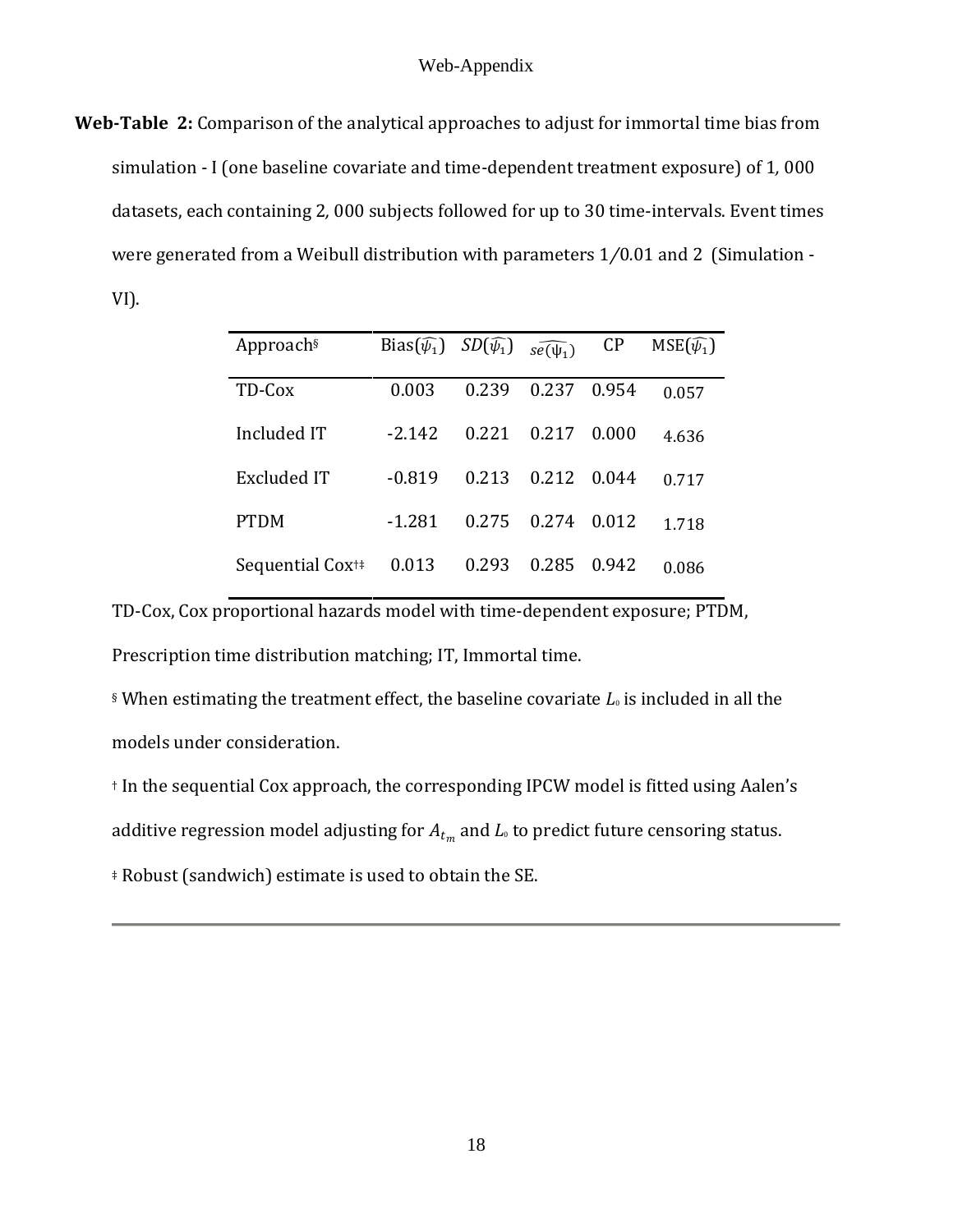# **Web-Appendix 6: Summary of the Selected Cohorts, Selection and Exclusion Criteria**

In this study, the eligibility criteria for *β*-IFN treatment are: patients have to be at least 18 years old, have an Expanded Disability Status Scale (EDSS; (11)) score of 6.5 or below (i.e., able to walk 20 meters without resting with constant bilateral support) and have definite MS with a relapsing-onset disease course. In total, 2*,* 671 patients met the eligibility criteria to receive *β*-IFN treatment between July 1995 and December 2004, as outlined previously (12, 13). Follow-up (study end) was to December 2008.

**Web-Table 3:** Characteristics of the selected cohort of patients with relapsingonset multiple sclerosis (MS), British Columbia, Canada (1995-2008).

| <b>Baseline</b>                     | Ever- $\beta$ -IFN | Never- $\beta$ -IFN       |
|-------------------------------------|--------------------|---------------------------|
| characteristics                     | exposed            | unexposed                 |
| Women, $n \left(\frac{0}{0}\right)$ | 660 (76.0)         | 637 (76.8)                |
| Age, average (SD)                   | 38.1 (9.2)         | 41.3(10.0)                |
| Disease duration, average (SD)      | 5.8(6.6)           | 8.3(8.5)                  |
| EDSS score, median (range)          |                    | $2.0(0-6.5)$ $2.0(0-6.5)$ |

Patients who were exposed to a non-*β*-IFN immunomodulatory drug, a cytotoxic immunosuppressant for MS (*n* = 172), or were enrolled in a drug-related MS clinical trial (*n*  = 21) prior to baseline were excluded from the analysis. If such exposures occurred after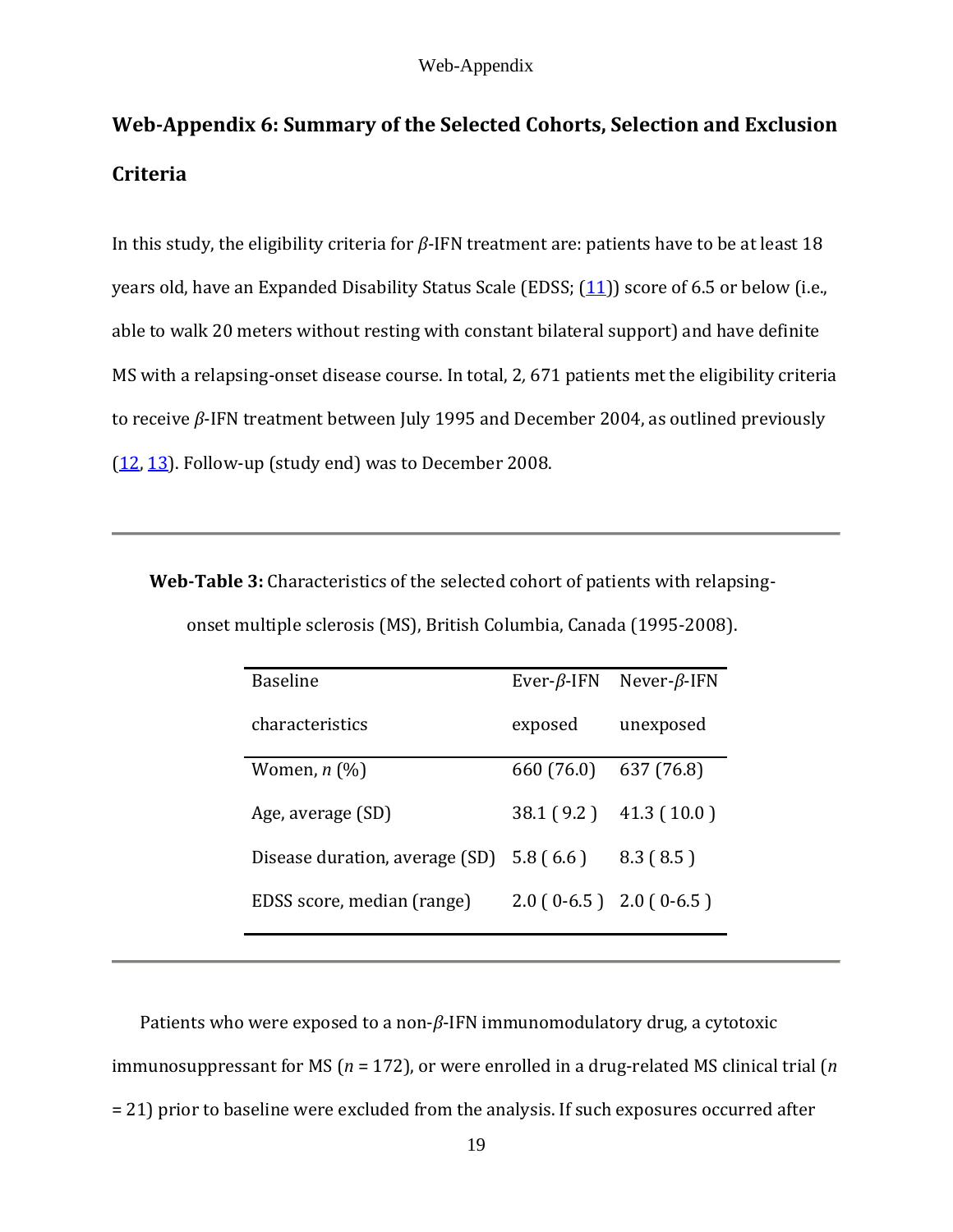baseline, data were censored at the start of the exposure to the non-*β*-IFN treatment (or clinical trial). Further exclusion criteria included unknown MS onset date (*n* = 10), insufficient EDSS measurements (*n* = 436), reaching of the outcome (*n* = 218) or the secondary progressive stage before the eligibility date (*n* = 217). Some patients met multiple exclusion criteria. As a result, 1*,* 697 patients were selected and among them, 829 patients remained untreated during follow-up. A summary of their characteristics are reported in Web-Table 3.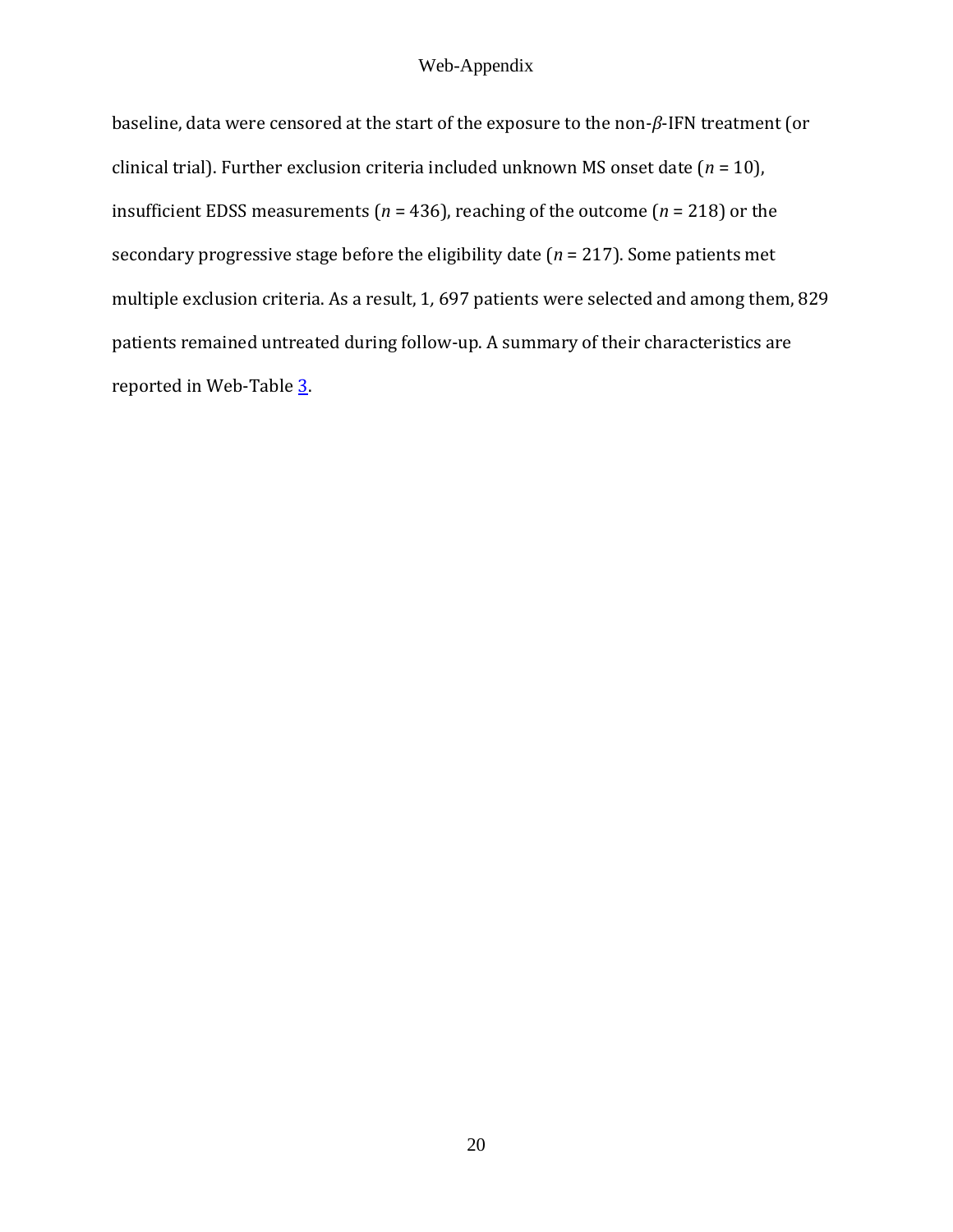# **Application to the Multiple Sclerosis Cohort**



**Web-Figure 5:** Density (gaussian kernel with bandwidth selected from Silverman's 'rule of thumb'  $(14)$ ) plot of estimated hazard ratios from the prescription-time distribution matching (PTDM) method using 1*,* 000 different seeds for random sampling of the control subjects to estimate the causal effect of *β*-IFN on time to sustained EDSS 6 for patients with relapsingonset multiple sclerosis (MS), British Columbia, Canada (1995-2008).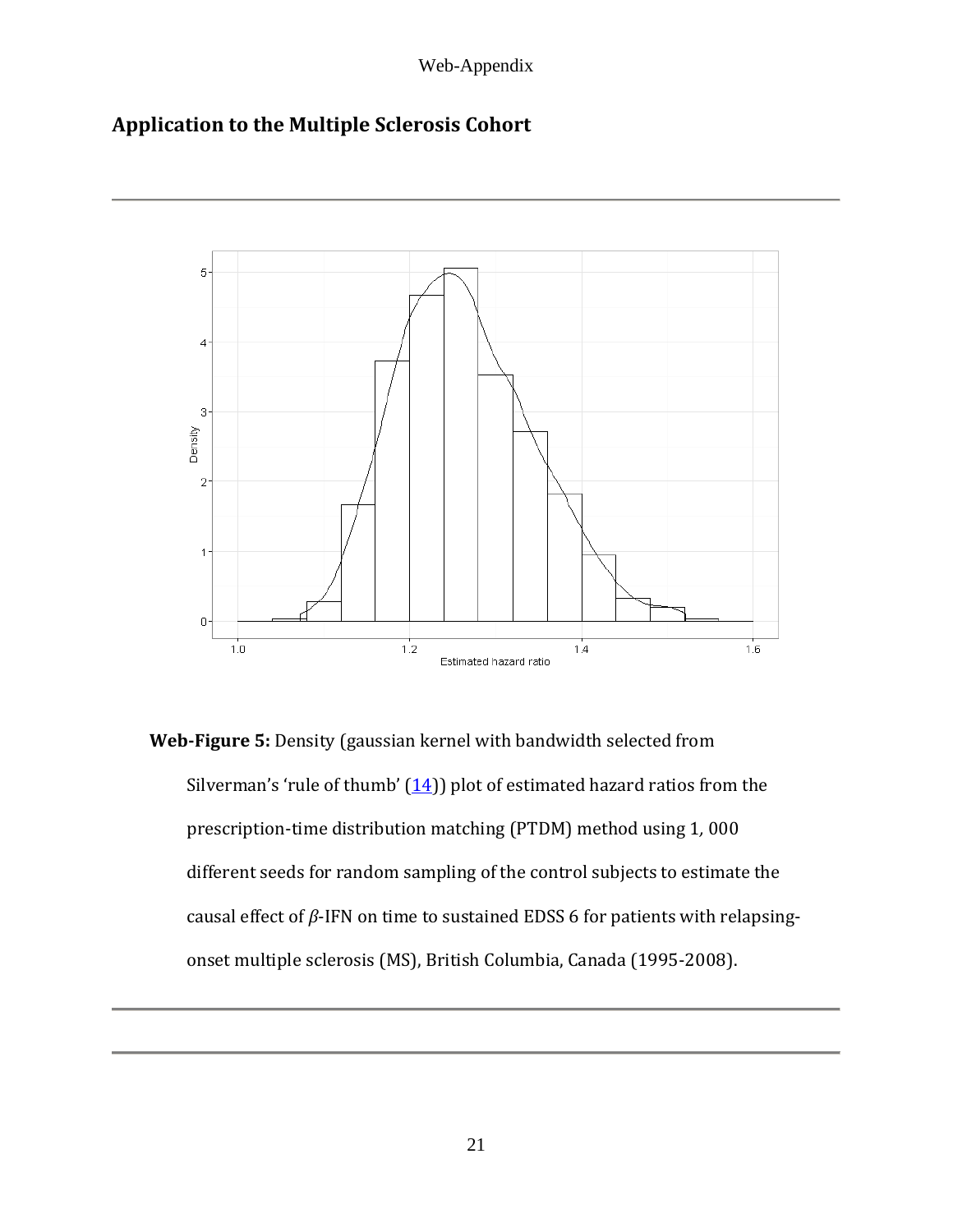

**Web-Figure 6:** Density plots of the estimated IPC weights from patients with relapsing-onset multiple sclerosis (MS), British Columbia, Canada (1995- 2008) in all the reference (treatment initiation) intervals using the sequential Cox approach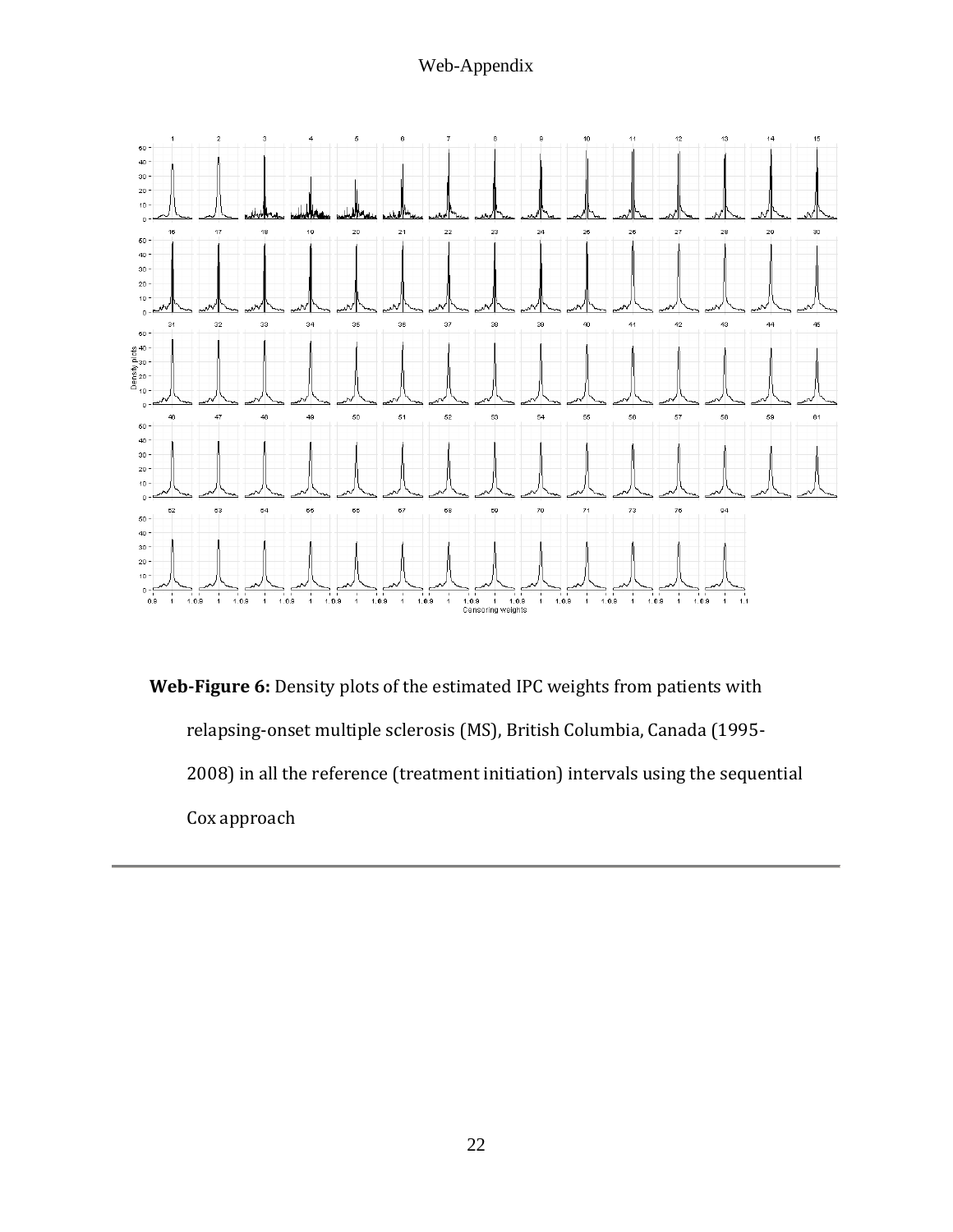# **Web-Appendix 7: Specifications for Simulation Inspired by the Multiple Sclerosis Cohort**

In this Monte Carlo study, we generated *N* = 1*,* 000 datasets each with *n* = 1*,* 700 subjects followed for up to *m* = 150 subsequent months. These numbers were selected based on the multiple sclerosis data used in this paper.

We assume an exponential distribution for generating failure times *T* with the constant  $\lambda$ <sup>0</sup> = 0.01 rate of monthly events throughout the follow-up. A gamma distribution with shape 3*.*5 and rate 0*.*01 (with mean 35 months) is assumed to generate censoring times *TC*. Treatment initiation time *T<sup>A</sup>* is generated from a uniform distribution *U*(0*,* 150) (in months). To focus on the immortal time issue, we again assumed that there are no discontinuations or interruptions for those who initiate treatment. Additionally, we consider sex, age, disease duration and EDSS scores as baseline confounders *L*<sup>0</sup> in these data. A subject's sex is generated based on a Bernoulli distribution where the probability of being male is 0.3. Age is generated based on a normal distribution with mean 40 and standard deviation 10. Disease duration is generated based on a exponential distribution with rate 0*.*14. Baseline EDSS score is generated based on a binomial distribution with size 10 and probability 0*.*1. These distributions and corresponding parameters were chosen based on the data characteristics outlined in Web-Table 1.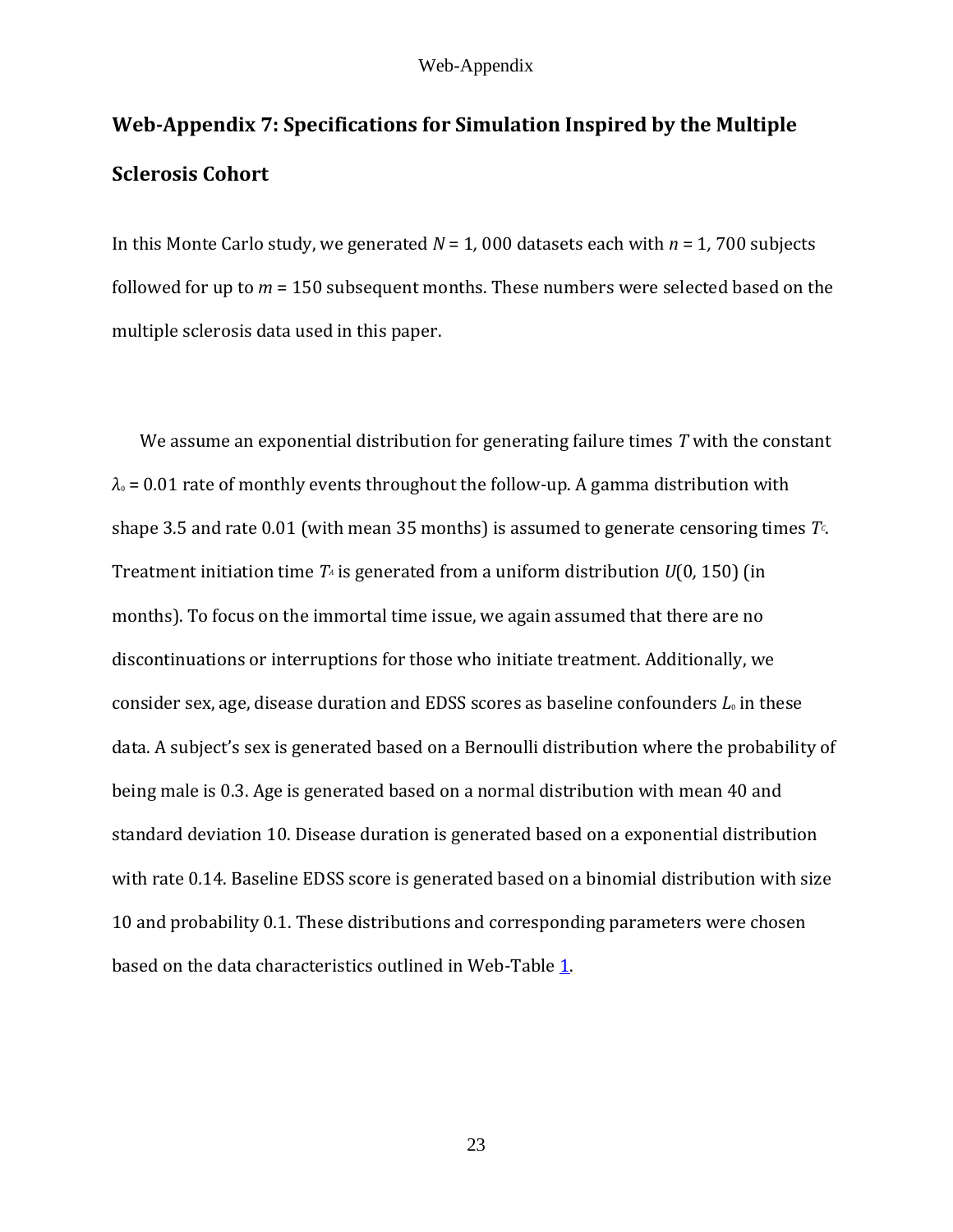After generating values for the survival time  $T_{\nu}$  the censoring time  $T_{\nu}$ , and the treatment and covariate matrix  $X_{im} = (A_{im} L_{i0})$  for each subject  $i = 1, 2, ..., n$  for up to  $m = 150$  months, the permutation algorithm ( $\underline{15}$ ) is used to generate survival data where treatment  $A_{t_m}$  is timedependent but the confounder *L*<sup>0</sup> is fixed at baseline value. The effect parameters for treatment and sex on the survival outcome are set such that the treatment did not have a beneficial effect (a log-HR of  $ψ_1$  = 0.25), males are at a lower risk than females (a log-HR of  $\psi_2$  = -0.2), an older age at baseline are associated with a higher risk (a log-HR of  $\psi_3$  = 0.05), a shorter disease duration is associated with a lower risk (a log-HR of  $\psi$ <sub>4</sub> = -0.02) and a higher EDSS score at baseline is associated with a higher risk (a log-HR of *ψ*<sup>5</sup> = *.*5). These log-HRs were chosen based on the coefficients from the Cox model fit with the timedependent treatment from the multiple sclerosis data (*β*-IFN: 0*.*25, sex: -0*.*22, age: 0*.*54, disease duration: 0*.*03 and baseline EDSS: -0*.*019; which are similar to the earlier reported coefficients (13)). A summary of the simulated cohort characteristics are reported in Web-Table  $\frac{4}{1}$ . Web-Figure  $\frac{7}{1}$  shows the barchart of the percentage of cohort cumulatively receiving treatment over the follow-up period.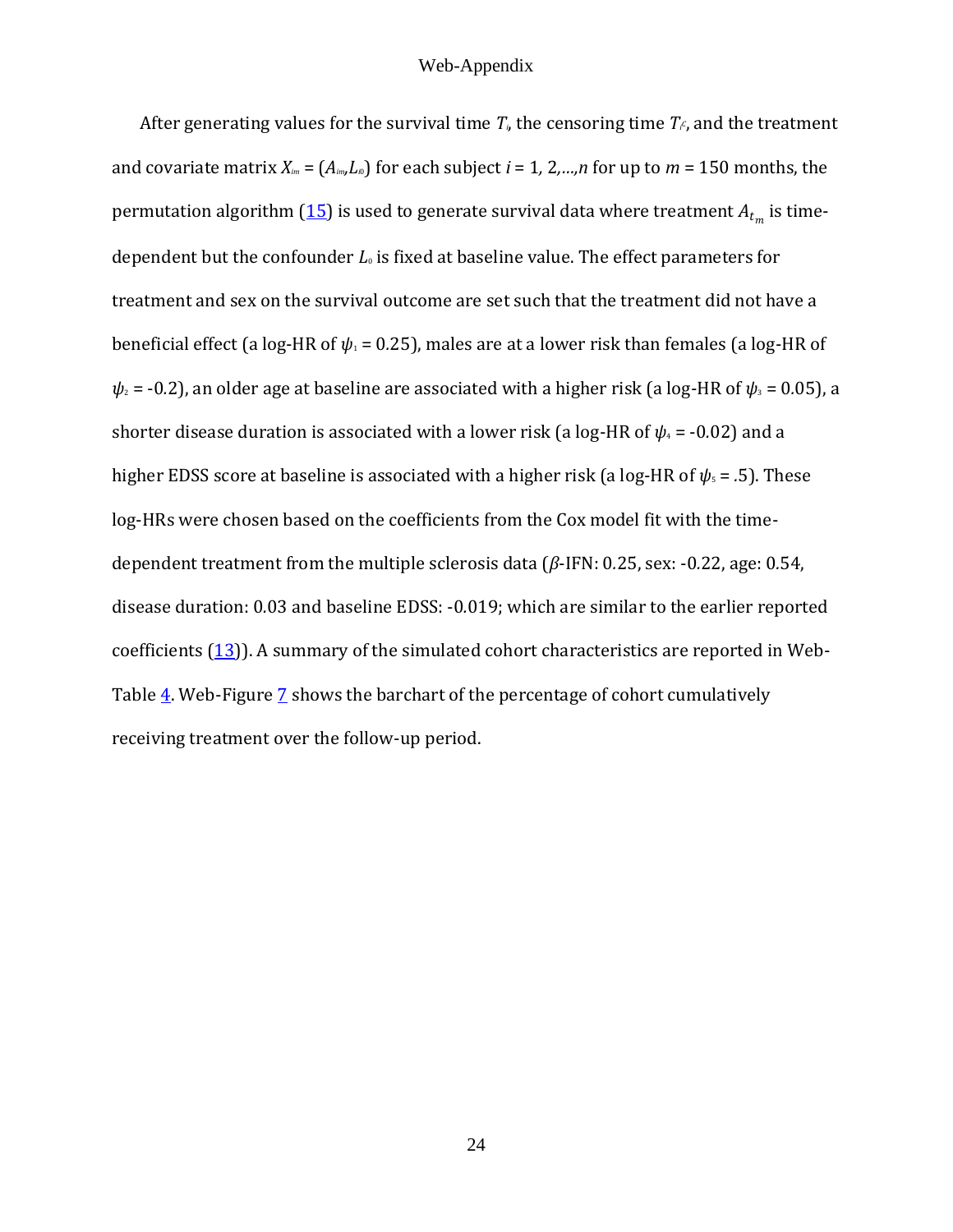| <b>Baseline</b>                | Ever- $\beta$ -IFN | Never- $\beta$ -IFN       |
|--------------------------------|--------------------|---------------------------|
| characteristics                | exposed            | unexposed                 |
| Women, %                       | 0.76               | 0.76                      |
| Age, average (SD)              |                    | 39.03 (9.86) 40.17 (9.91) |
| Disease duration, average (SD) | 6.98(7.09)         | 6.96(7.01)                |
| EDSS score, median (range)     | $1.0(0-6)$         | $2.0(0-7)$                |

**Web-Table 4:** Characteristics of the simulated cohort of 10*,* 000 patients.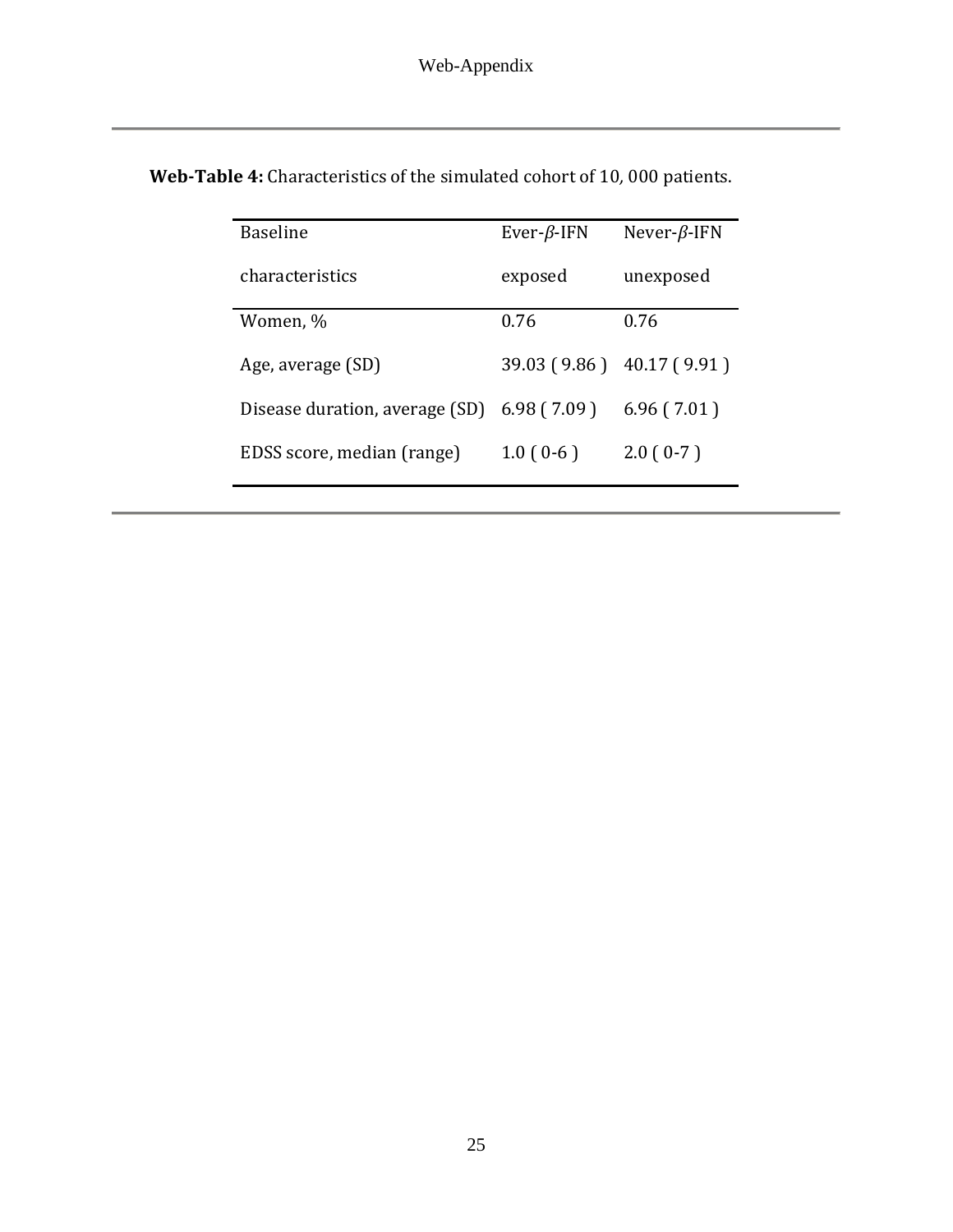

**Web-Figure 7:** Barchart of the cumulative percentages of the cohort of 10*,* 000

subjects having initiated treatment over the follow-up periods.